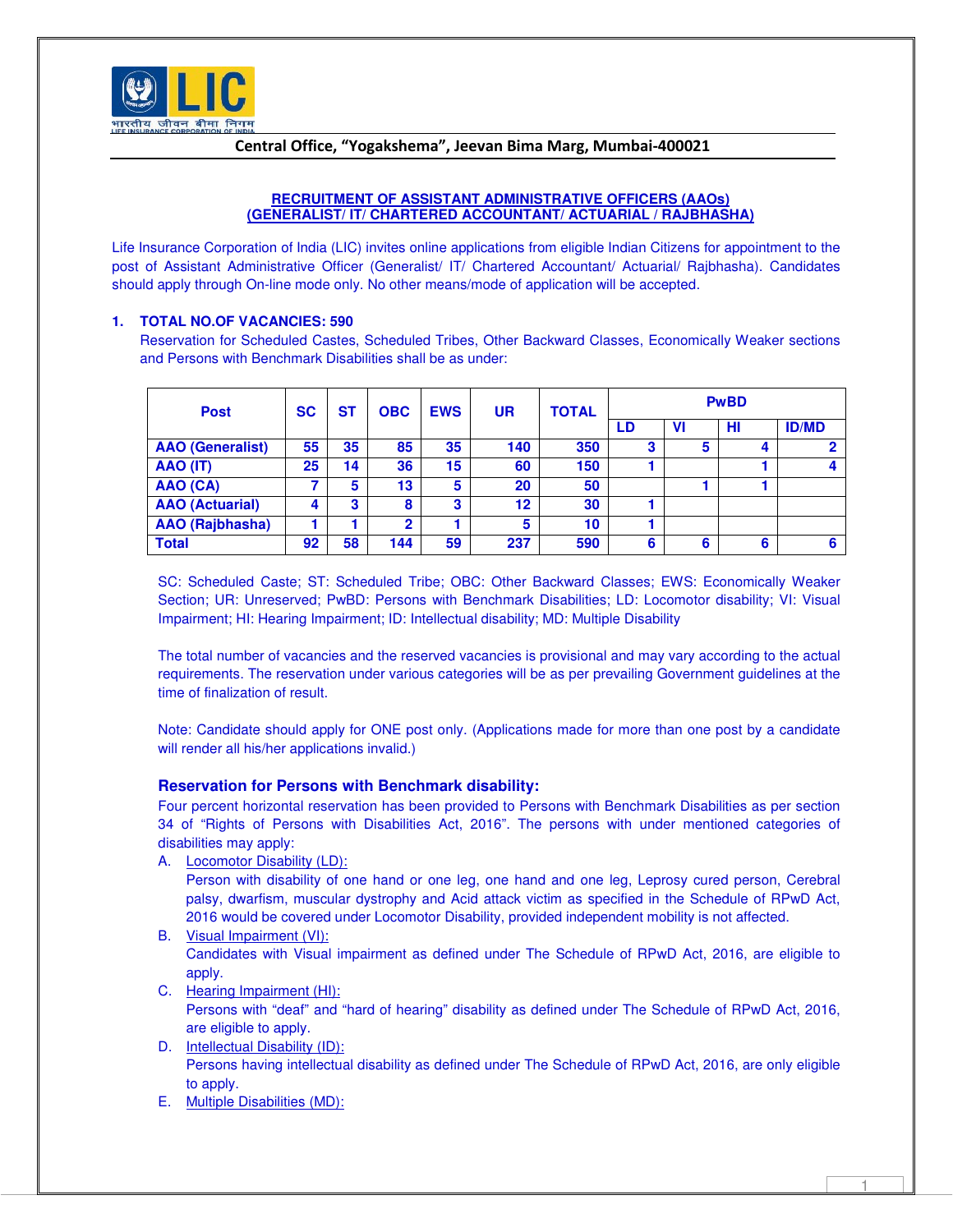Persons with more than one of the above mentioned disabilities as defined under The Schedule of RPwD Act, 2016, are eligible to apply.

Note: only person with benchmark disabilities as defined under section 2.(r) of the Rights of Persons with Disabilities Act, 2016 would be eligible for reservation.

A person who wants to avail the benefit of reservation will have to submit a disability certificate issued by a Competent Authority as prescribed in RPwD Act, 2016. Such certificate will be subject to verification as may be decided by LIC.

# **2. Schedule of events:**

The schedule of events shall be as under:

| <b>Activity</b>                                                          | <b>Dates</b>                               |
|--------------------------------------------------------------------------|--------------------------------------------|
| Start date for Online Registration of Applications and Online Payment of | 02.03.2019                                 |
| <b>Application Fee/ Intimation Charges</b>                               |                                            |
| Last date for Online Registration & Online Payment of Application        | 22.03.2019                                 |
| <b>Fee/Intimation Charges</b>                                            |                                            |
| Download of Call Letter for Online Preliminary Examination               | From 22.04.2019                            |
|                                                                          | to 30.04.2019                              |
| Dates of Online Examination - Preliminary (tentative)                    | $4^{\text{th}}$ & $5^{\text{th}}$ May 2019 |
| Dates of Online Examination - Main (tentative)                           | 28 <sup>th</sup> June 2019                 |

**Candidates are advised to regularly keep in touch with the authorized LIC website www.licindia.in for details and updates.** 

## **3. Eligibility Conditions:**

Eligibility conditions as on 01.03.2019 shall be as under:

| Age                          | Minimum Age shall be 21 years (completed) as on 01.03.2019. Maximum age shall<br>not be more than 30 years (candidates must have been born not earlier than<br>02.03.1989 and not later than 01.03.1998 both days inclusive only are eligible)<br>Relaxations in upper age limit for Scheduled Caste (SC)/Scheduled Tribe(ST)/Other |                                                                           |  |  |  |  |  |  |  |  |  |
|------------------------------|-------------------------------------------------------------------------------------------------------------------------------------------------------------------------------------------------------------------------------------------------------------------------------------------------------------------------------------|---------------------------------------------------------------------------|--|--|--|--|--|--|--|--|--|
|                              |                                                                                                                                                                                                                                                                                                                                     | Backward Community(OBC)/ Emergency Commissioned Officers (ECO) /Short     |  |  |  |  |  |  |  |  |  |
|                              | (PwBD) /Confirmed LIC employees shall be as under:                                                                                                                                                                                                                                                                                  | Service Commissioned Officers (SSCO) /Persons with Benchmark Disabilities |  |  |  |  |  |  |  |  |  |
|                              | SC/ST                                                                                                                                                                                                                                                                                                                               | <b>5 YEARS</b>                                                            |  |  |  |  |  |  |  |  |  |
|                              |                                                                                                                                                                                                                                                                                                                                     |                                                                           |  |  |  |  |  |  |  |  |  |
|                              | <b>OBC</b>                                                                                                                                                                                                                                                                                                                          | 3 Years                                                                   |  |  |  |  |  |  |  |  |  |
|                              | PwBD(Gen)                                                                                                                                                                                                                                                                                                                           | <b>10 YEARS</b>                                                           |  |  |  |  |  |  |  |  |  |
|                              | PwBD(SC/ST)                                                                                                                                                                                                                                                                                                                         | <b>15 YEARS</b>                                                           |  |  |  |  |  |  |  |  |  |
|                              | PwBD(OBC)                                                                                                                                                                                                                                                                                                                           | <b>13 YEARS</b>                                                           |  |  |  |  |  |  |  |  |  |
|                              | ECO/SSCO (GEN)                                                                                                                                                                                                                                                                                                                      | <b>5 YEARS</b>                                                            |  |  |  |  |  |  |  |  |  |
|                              | ECO/SSCO (SC/ST)                                                                                                                                                                                                                                                                                                                    | <b>10 YEARS</b>                                                           |  |  |  |  |  |  |  |  |  |
|                              | ECO/SSCO (OBC)                                                                                                                                                                                                                                                                                                                      | 8 YEARS                                                                   |  |  |  |  |  |  |  |  |  |
|                              | <b>Confirmed LIC employees</b>                                                                                                                                                                                                                                                                                                      | <b>Further Relaxation of 5 YEARS</b>                                      |  |  |  |  |  |  |  |  |  |
| Educational<br>Qualification | A. For AAO (Generalist): "Bachelor's Degree in any discipline from a<br>recognized Indian University/Institution".                                                                                                                                                                                                                  |                                                                           |  |  |  |  |  |  |  |  |  |
|                              | B. For AAO (IT) : Graduation degree in Engineering in Computer Science, IT<br>or Electronics, or an MCA, or an MSC(Computer Science) from a<br>recognized Indian University/Institution.                                                                                                                                            |                                                                           |  |  |  |  |  |  |  |  |  |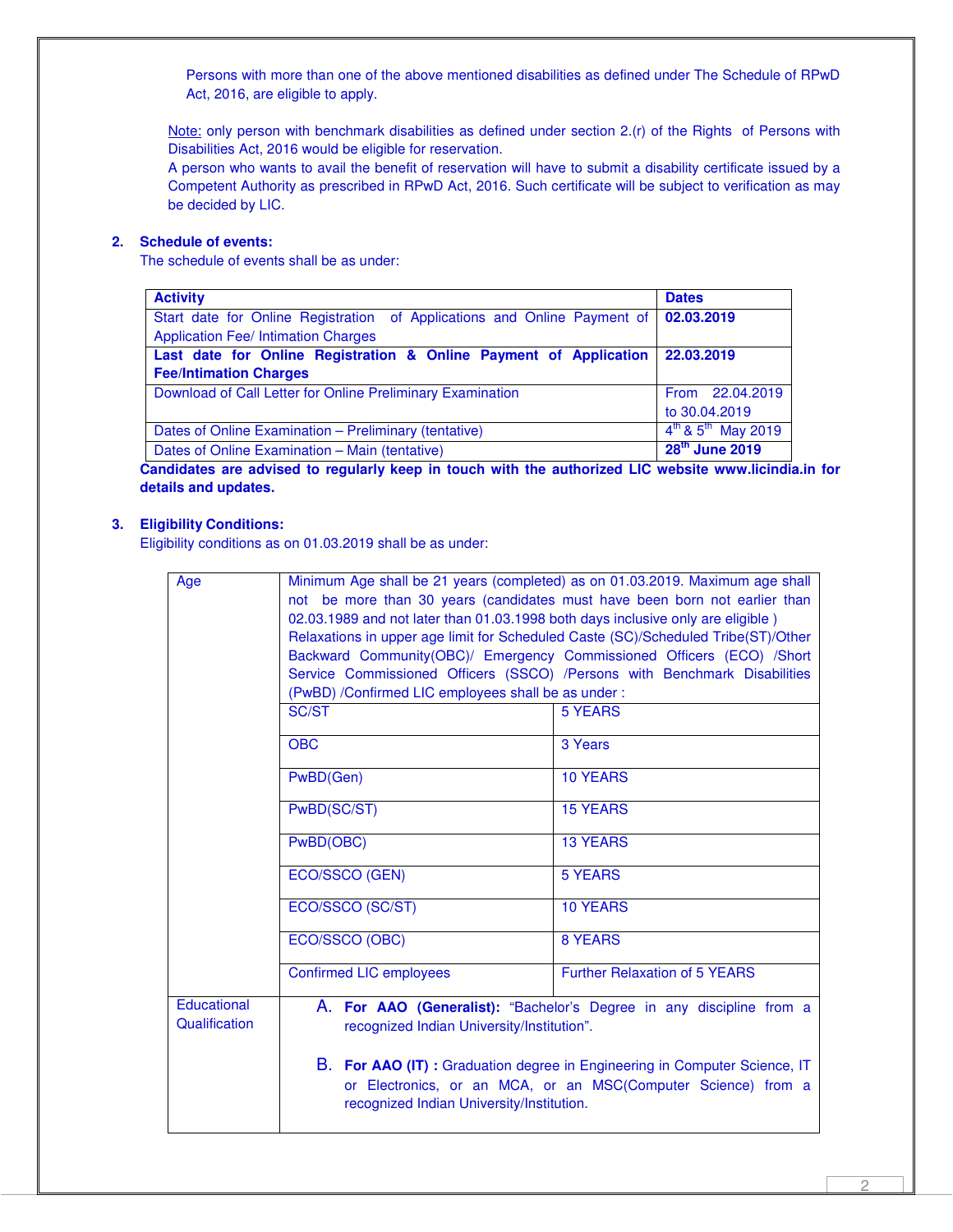| C. For AAO (Chartered Accountant) - Bachelor's Degree from a recognized                  |
|------------------------------------------------------------------------------------------|
| Indian University/Institution and Candidate should have passed Final                     |
| Examination of Institute of Chartered Accountants of India and completion                |
| of Articles as presented by Institute of Chartered Accountants of India. The             |
| candidate should be <b>Associate member</b> of Institute of Chartered                    |
| Accountants of India. Candidates should provide their membership number                  |
| and the same will be verified with Institute of Chartered Accountants of                 |
| India.                                                                                   |
|                                                                                          |
| D. For AAO (Actuarial) - Bachelor's Degree in any discipline from a                      |
| recognized Indian University/Institution and Candidates should have                      |
| compulsorily passed paper CT1 and CT5 plus 4 or more other papers of                     |
| the examination conducted by the Institute of Actuaries of India / Institute             |
| and Faculty of Actuaries, UK. (Total 6 or more papers) as on the date of                 |
| eligibility i.e. 1 <sup>st</sup> March, 2019. Candidates should provide their membership |
| number and the same will be verified with Institute of Actuaries of India /              |
| Institute and Faculty of Actuaries, UK.                                                  |
| E. For AAO (Rajbhasha): Post Graduate Master's Degree in Hindi/Hindi                     |
| translation with English as one of the subjects at Bachelor's Degree level               |
| <b>OR</b>                                                                                |
| Post Graduate Master's Degree in English with Hindi as one                               |
| of the subjects at Bachelor's degree level                                               |
| OR.                                                                                      |
| Post Graduate Master's Degree in Sanskrit with English and                               |
| Hindi as subjects at Bachelor's degree level.                                            |

- Candidates should ensure that the educational qualification possessed by them shall be as per the prescribed educational qualifications mentioned in the advertisement and they fulfill the above eligibility criteria. No equivalent educational qualification shall be considered as eligible.
- All the educational qualifications mentioned should be from a University/Institute/ Board recognized by Govt. of India / approved by the Government Regulatory bodies and the result should have been declared on or before 01.03.2019. Proper documents from Board / University for having declared the result on or before 01.03.2019 have to be submitted at the time of interview. The date of passing the examination which is reckoned for eligibility will be the date of passing appearing on the mark sheet / provisional certificate.

#### **4. Emoluments and Benefits:**

Basic pay of Rs. 32795/- per month in the scale of Rs. 32795- 1610(14) –55335– 1745(4) –62315 and other admissible allowances as per rules. Total emoluments at the minimum of the scale, inclusive of House Rent Allowance & City Compensatory Allowance wherever admissible depending upon the classification of the city, will be approximately **Rs 56,000/-** per month in 'A' Class city. Other benefits are Defined Contributory Pension, Special Allowance for passing Actuarial Examination, Gratuity, LTC, Cash Medical Benefit, Group Mediclaim, Group Personal Accident Insurance, Group Insurance , Vehicle Loan (2-wheeler/4 wheeler) as per rules, meal coupon, reimbursement towards cost of Brief case/leather bags, mobile handset, supply of dailies and magazines and tea/coffee, mobile expenses, etc. as per rules.

Candidates selected for the post of Assistant Administrative Officer (Chartered Accountant) with two years post qualification work experience on the date of eligibility are eligible for two advance increments.

# **5. Service Conditions:**

The service conditions will be applicable as per the prevalent rules of the LIC from time to time. The advertised posts are regular and selected candidates, on appointment, are liable to be posted or subsequently transferred anywhere in India. It may be noted that most of the vacancies are in mofussil branches of LIC. As such, after selection and successful completion of training, candidates will be posted for a minimum period of three years in mofussil branches outside their home zones.

#### **6. Probation:**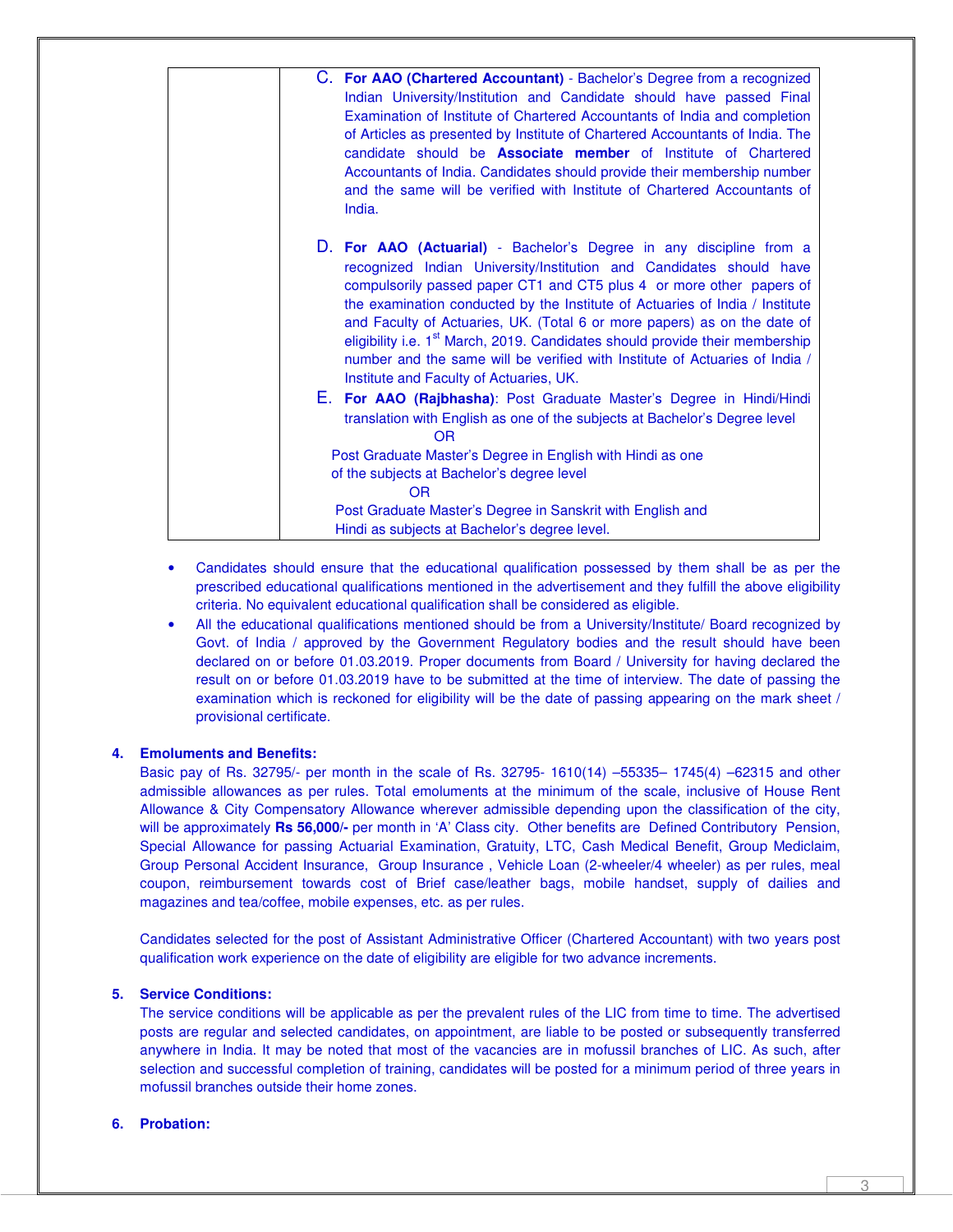A candidate after appointment as Assistant Administrative Officer shall be on probation for a period of one year from the date of joining. This period may be extended upto two years.

## **7. Guarantee Bond:**

Before joining as a Probationer, candidates will be required to give an undertaking to serve LIC for a minimum period of four years from the date of joining (including probationary period) failing which, he/she or his /her heirs, executors, administrators will be liable to pay liquidated damages of Rs.200,000/-only (Rupees Two Lakhs only) or the sum of amount the Executive Director (Personnel) may prescribe from time to time. The candidate will have to submit Deed of Indemnity at his/her cost, duly stamped, the stamp value of which will be as applicable to the State in which the deed is executed by the candidate.

## **8. Application fees/ Intimation charges (Non-refundable):**

Candidates will have to make the payment of Application Fees/Intimation Charges through the On-Line Mode as under:

| For SC/ST/ PwBD candidates | Intimation Charges of Rs. 100/- plus Transaction Charges |
|----------------------------|----------------------------------------------------------|
| For all other candidates   | Application Fee-cum-Intimation Charges of Rs. 600/- plus |
|                            | <b>Transaction Charges</b>                               |

For detailed instructions on method of payment please refer "How to Apply".

#### **9. Selection Procedure:**

Selection of Assistant Administrative Officers will be done through a three tiered process and subsequent Prerecruitment Medical examination.

## **Phase-I: Preliminary Examination:**

Preliminary Examination consisting of objective test will be conducted online. The test will have three sections (with separate timings for each section) as follows:

| <b>Section</b> | <b>Name of the tests</b>                                                                             | Number of<br><b>Questions</b> | <b>Maximum</b><br><b>Marks</b> | <b>Medium</b><br>of Exam     | <b>Minimum</b><br><b>Qualifying Marks</b> |               | <b>Duration</b> |
|----------------|------------------------------------------------------------------------------------------------------|-------------------------------|--------------------------------|------------------------------|-------------------------------------------|---------------|-----------------|
|                |                                                                                                      |                               |                                |                              | <b>SC/ST</b>                              | <b>Others</b> |                 |
|                | <b>Reasoning Ability</b>                                                                             | 35                            | 35                             | English<br>&<br><b>Hindi</b> | 16                                        | 18            | 20 minutes      |
| $\overline{2}$ | <b>Quantitative Aptitude</b>                                                                         | 35                            | 35                             | English<br>&<br>Hindi        | 16                                        | 18            | 20 minutes      |
| 3              | English<br>Language<br>with<br>special<br>emphasis<br>on<br>grammar, vocabulary<br>and comprehension | 30                            | $30**$                         | English                      | 9                                         | 10            | 20 minutes      |
|                | <b>Total</b>                                                                                         | 100                           | 70                             |                              |                                           |               | 1 hour          |

\*\* English Language test will be of qualifying nature and the marks in English Language will not be counted for ranking.

Candidates equal to 20 times of number of vacancies in each category, subject to availability, will be shortlisted for Main examination.

#### **Phase-II : Main Examination:**

Main examination will consist of objective tests for 300 marks and descriptive test for 25 marks. Both the objective and descriptive tests will be online. The objective test will have separate timing for every section. Candidates will have to answer descriptive test by typing on the computer. Descriptive test will be administered immediately after the completion of the objective test.

| <b>Section</b> | Name of the   Number of  <br>tests | <b>Questions</b> | <b>Maximum</b><br><b>Marks</b> | <b>Medium</b><br>of Exam | <b>Minimum</b><br><b>Qualifying Marks</b> |               | <b>Duration</b> |
|----------------|------------------------------------|------------------|--------------------------------|--------------------------|-------------------------------------------|---------------|-----------------|
|                |                                    |                  |                                |                          | <b>SC/ST</b>                              | <b>Others</b> |                 |
|                | Reasoning<br><b>Ability</b>        | 30               | 90                             | English<br>8<br>Hindi    | 40                                        | 45            | 40 minutes      |
|                | General<br>Knowledge,              | 30               | 60                             | English<br>8<br>Hindi    | -27                                       | 30            | 20 minutes      |

#### **Main Examination for recruitment of AAO (Generalist):**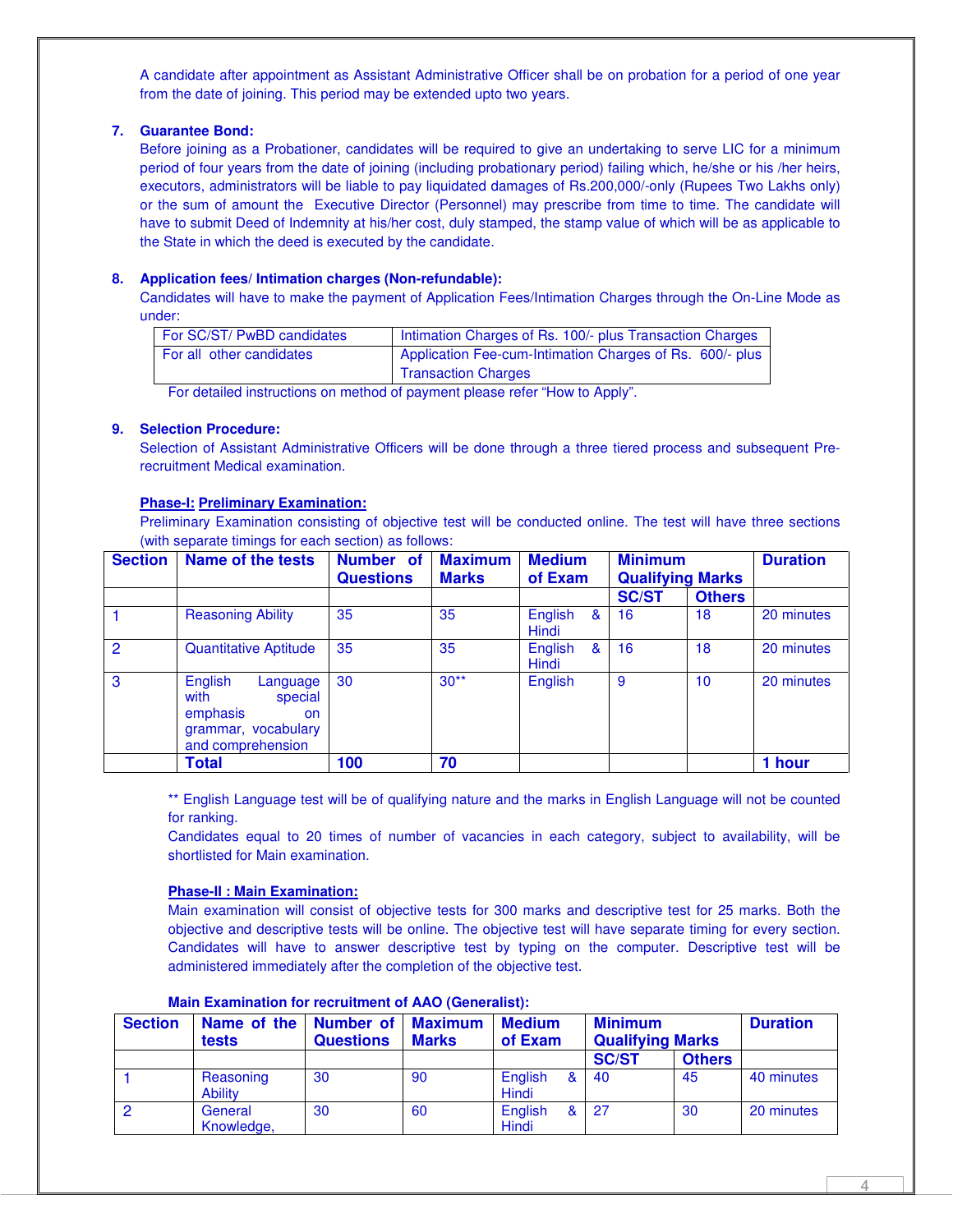| <b>Section</b> | <b>Maximum</b><br>Name of the<br><b>Number of</b><br><b>Medium</b> |                  |              | <b>Minimum</b>                              | <b>Duration</b>         |               |                   |
|----------------|--------------------------------------------------------------------|------------------|--------------|---------------------------------------------|-------------------------|---------------|-------------------|
|                | tests                                                              | <b>Questions</b> | <b>Marks</b> | of Exam                                     | <b>Qualifying Marks</b> |               |                   |
|                |                                                                    |                  |              |                                             | <b>SC/ST</b>            | <b>Others</b> |                   |
|                | <b>Current Affairs</b>                                             |                  |              |                                             |                         |               |                   |
| 3              | Analysis<br>Data<br>&<br>Interpretation                            | 30               | 90           | English<br>$\boldsymbol{8}$<br><b>Hindi</b> | 40                      | 45            | 40 minutes        |
| $\overline{4}$ | Insurance and<br>Financial<br><b>Market</b><br><b>Awareness</b>    | 30               | 60           | English<br>&<br><b>Hindi</b>                | 27                      | 30            | 20 minutes        |
|                | <b>Total</b>                                                       | 120              | 300          |                                             |                         |               | 2 hours           |
| 5              | English<br>Language<br>(Letter writing<br>& Essay)                 | 2                | $25**$       | English                                     | 9                       | 10            | <b>30 Minutes</b> |

**\*\*** English Language test will be of qualifying nature and the marks in English Language will not be counted for ranking.

| <b>Section</b> | Name of the<br>tests                                     | Number of<br><b>Questions</b> | <b>Maximum</b><br><b>Marks</b> | <b>Medium</b><br>of Exam | <b>Minimum</b><br>Qualifying<br><b>Marks</b> |               | <b>Duration</b><br><b>(Total 120)</b><br>minutes) |
|----------------|----------------------------------------------------------|-------------------------------|--------------------------------|--------------------------|----------------------------------------------|---------------|---------------------------------------------------|
|                |                                                          |                               |                                |                          | <b>SC/ST</b>                                 | <b>Others</b> |                                                   |
| 1              | Reasoning<br><b>Ability</b>                              | 30                            | 90                             | English<br>&<br>Hindi    | 40                                           | 45            | 40 minutes                                        |
| $\overline{2}$ | General<br>Knowledge,<br><b>Current Affairs</b>          | 30                            | 60                             | &<br>English<br>Hindi    | 27                                           | 30            | 20 minutes                                        |
| 3              | Professional<br>knowledge                                | 30                            | 90                             | English<br>&<br>Hindi    | 40                                           | 45            | 40 minutes                                        |
| $\overline{4}$ | Insurance and<br>Financial<br><b>Market</b><br>Awareness | 30                            | 60                             | &<br>English<br>Hindi    | 27                                           | 30            | 20 minutes                                        |
|                | <b>Total</b>                                             | 120                           | 300                            |                          |                                              |               | 2 hours                                           |
| 5              | English<br>Language<br>(Letter writing<br>& Essay)       | 2                             | $25**$                         | English                  | 9                                            | 10            | <b>30 Minutes</b>                                 |

\*\* English Language test will be of qualifying nature and the marks in English Language will not be counted for ranking.

**Main Examination for recruitment of AAO (Rajbhasha):** 

| <b>Section</b> | Name of the<br>tests                                            | <b>Number of</b><br><b>Questions</b> | <b>Maximum</b><br><b>Medium</b><br>of Exam<br><b>Marks</b> |                  |   | <b>Minimum</b><br><b>Qualifying Marks</b> |               | <b>Duration</b>   |
|----------------|-----------------------------------------------------------------|--------------------------------------|------------------------------------------------------------|------------------|---|-------------------------------------------|---------------|-------------------|
|                |                                                                 |                                      |                                                            |                  |   | <b>SC/ST</b>                              | <b>Others</b> |                   |
|                | Reasoning<br><b>Ability</b>                                     | 30                                   | 90                                                         | English<br>Hindi | & | 40                                        | 45            | 40 minutes        |
| $\overline{2}$ | General<br>Knowledge,<br><b>Current Affairs</b>                 | 30                                   | 60                                                         | English<br>Hindi | & | 27                                        | 30            | 20 minutes        |
| 3              | Professional<br>Knowledge                                       | 30                                   | 90                                                         | English<br>Hindi | & | 40                                        | 45            | 40 minutes        |
| $\overline{4}$ | Insurance and<br>Financial<br><b>Market</b><br><b>Awareness</b> | 30                                   | 60                                                         | English<br>Hindi | & | 27                                        | 30            | 20 minutes        |
|                | <b>Total</b>                                                    | 120                                  | 300                                                        |                  |   |                                           |               | 2 hours           |
| 5              | Knowledge<br>of                                                 | $\overline{2}$                       | $25**$                                                     | English          | & | -9                                        | 10            | <b>30 Minutes</b> |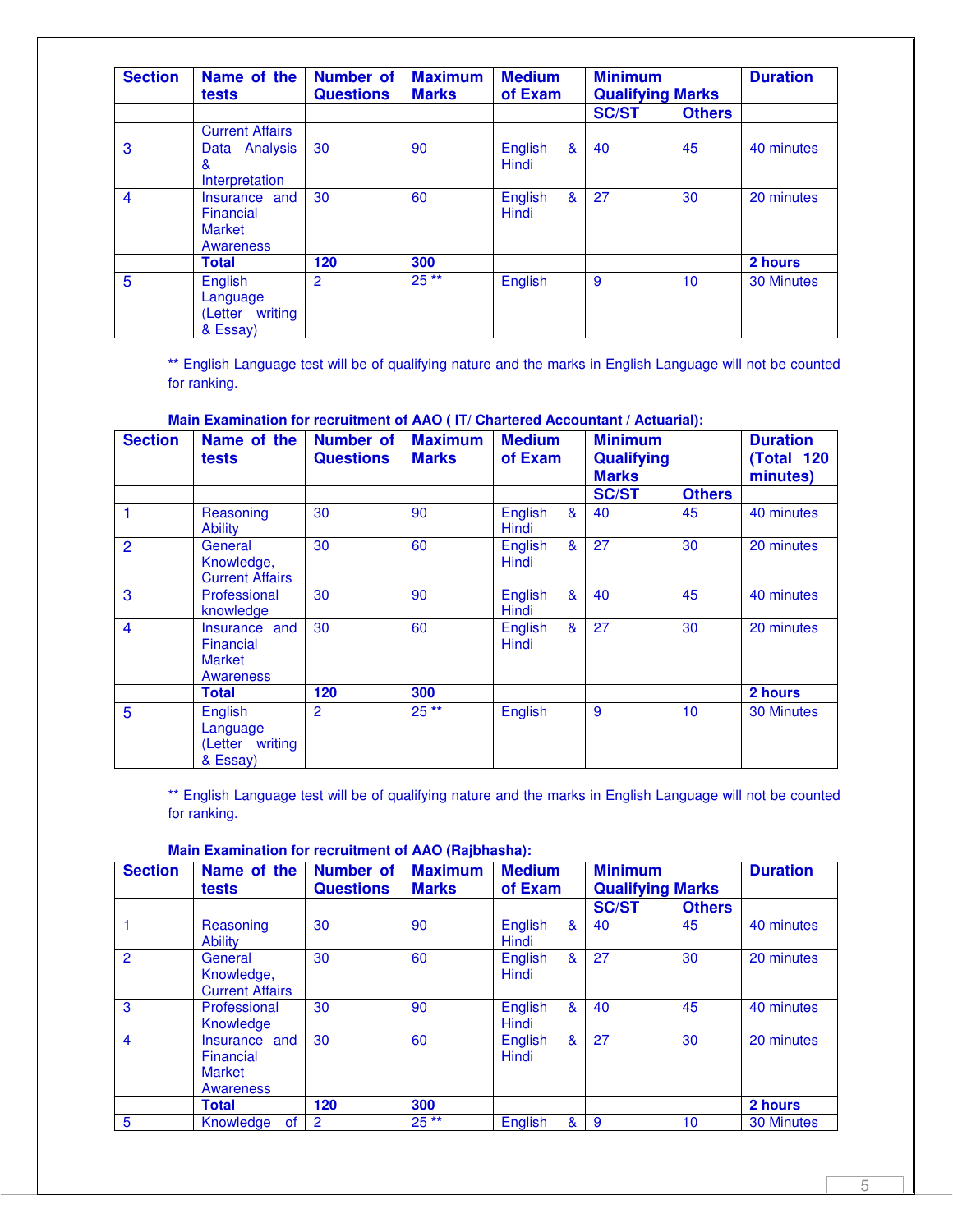| <b>Section</b> | Name of the   Number of   Maximum   Medium<br>tests | <b>Questions</b> | <b>Marks</b> | of Exam | <b>Minimum</b><br><b>Qualifying Marks</b> |               | <b>Duration</b> |
|----------------|-----------------------------------------------------|------------------|--------------|---------|-------------------------------------------|---------------|-----------------|
|                |                                                     |                  |              |         | <b>SC/ST</b>                              | <b>Others</b> |                 |
|                | Language<br>(Descriptive)                           |                  |              | Hindi   |                                           |               |                 |

\*\* Knowledge of Language test will be of qualifying nature and the marks thereof will not be counted for ranking.

LIC reserves the right to modify the structure of the examination which will be intimated through its website. Other detailed information regarding the examination will be given in an Information Handout which will be made available for the candidates to download along with the call letters from the LIC website **www.licindia.in** 

Candidate **MUST** obtain minimum qualifying marks in **each Section** separately and should also obtain minimum marks in the aggregate to qualify for the examinations (Preliminary and Main) and the interview. Descriptive paper of only those candidates will be evaluated who qualify in the objective part of main examination. The responses (answers) of individual candidates with other candidates would be analyzed to detect patterns of similarity of right and wrong answers. If in the analytical procedure adopted in this regard, it is inferred/concluded that the responses have been shared and scores obtained are not genuine/valid, LIC reserves the right to cancel the candidature of the concerned candidate and the result of such candidates (disqualified) will be withheld.

**English Language test is of qualifying nature and marks in English Language will not be counted for ranking.** The decision of LIC in this regard shall be final and binding on the candidates. No correspondence will be entertained in this regard.

The scores obtained by each of the candidates in different sessions (if held) will be normalized using equipercentile equating method.

The Scores of Examination are obtained by adopting the following procedure:

- (i) Number of questions answered correctly by a candidate in each objective test is considered for arriving at the Score.
- (ii) The score so obtained by a candidate are made equivalent to take care of the minor difference in difficulty level, if any, in each of the objective tests held in different sessions to arrive at the Equated Scores\* \* Scores obtained by candidates on any test are equated to the base form by considering the distribution of scores of all the forms.
- (iii) Test wise scores and scores on total is reported with decimal point upto two digits.

**Guidelines for online examination** (Preliminary and Main examination):

Please note that candidates will not be permitted to appear for the online examination without the following documents:

- 1) Valid Call letter for the respective date and session of Examination
- 2) Photo Identity proof (as specified) in original bearing the same name as it appears on the call letter / application form and
- 3) Photo copy of photo identity proof (as mentioned in (2) above)

Candidates reporting late i.e. after the reporting time specified on the call letter for examination will not be permitted to take the examination.

The reporting time mentioned on the call letter is prior to the start of the examination. Though the duration of preliminary examination is one hour, candidates may be required to be at the venue for about three hours or more including the time required for completing various formalities such as verification and collection of various requisite documents, Biometric data capture, logging in, giving instructions etc.

For Main examination, the duration of examination is two hours and thirty minutes but the candidates may be required to be at the venue for about four hours or more including the time required for completing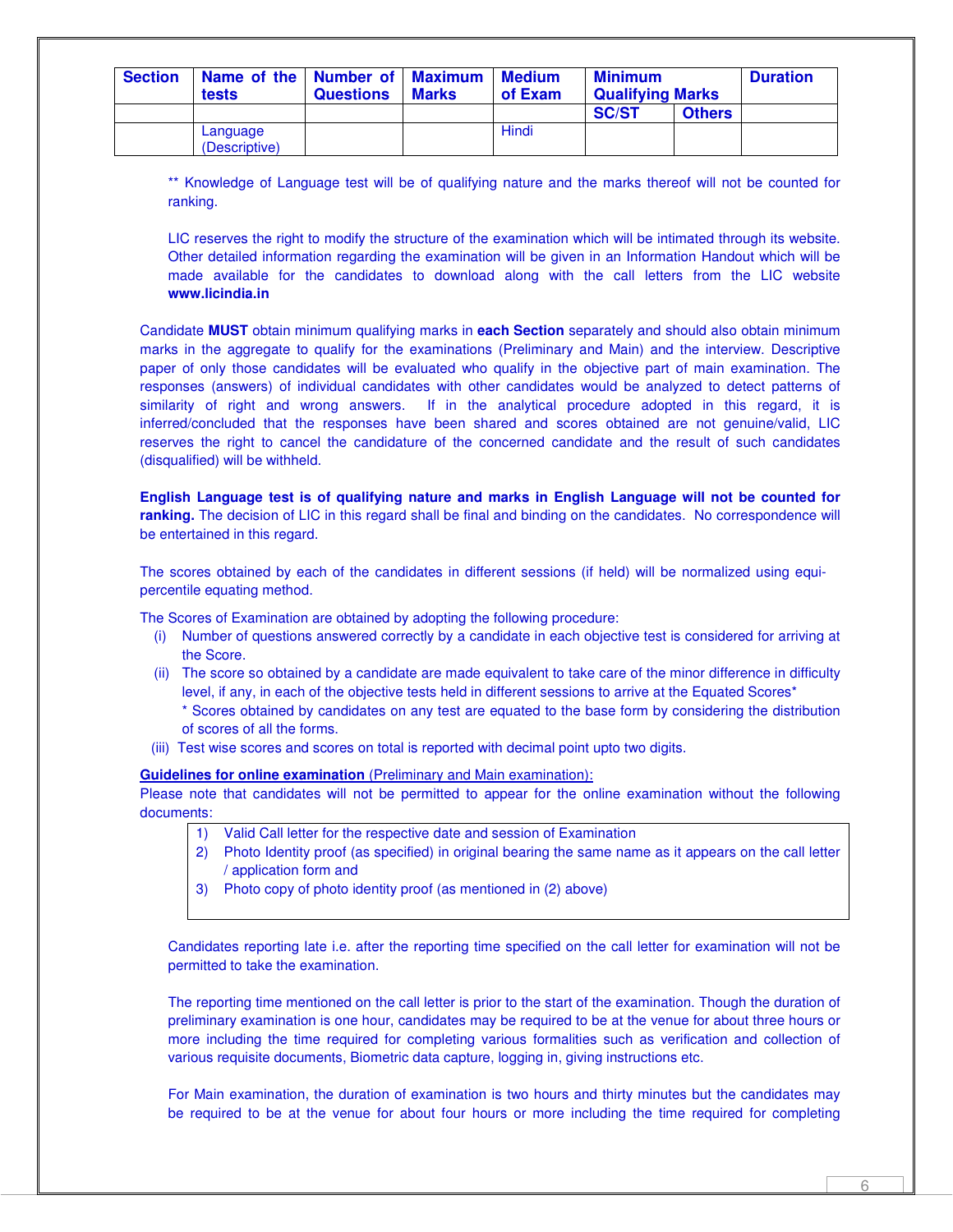various formalities such as verification and collection of various requisite documents, Biometric data capture, logging in, giving instructions etc.

## **Guidelines for Persons with Benchmark Disabilities using a scribe:**

- (i) The visually impaired candidates and candidates whose writing speed is adversely affected permanently for any reason can use their own scribe at their cost during the online examination (Preliminary and Main). In all such cases where a scribe is used, the following rules will apply:
	- The candidate will have to arrange his/her own scribe at his/her own cost.
	- The scribe arranged by the candidate should not be a candidate for the same examination .If violation of the above is detected at any stage of the process, candidature of both the candidate and the scribe will be cancelled. Candidates eligible for and who wish to use the services of a scribe in the examination should invariably carefully indicate the same in the online application form. Any subsequent request may not be favourably entertained.
	- A person acting as a scribe for one candidate cannot be a scribe for another candidate.
	- The qualification of the scribe should be one step below the qualification of the candidate.
	- The scribe should not be a current/Ex-employee of LIC of India.
	- The scribe for AAO (CA/Actuarial/IT/Rajbhasha) should be from an academic stream different from that prescribed for the post. For AAO (Generalist) the scribe may be from any stream.
	- Both the candidate as well as scribe will have to give a suitable undertaking confirming that the scribe fulfils all the stipulated eligibility criteria for a scribe mentioned above. Further in case it later transpires that he/she did not fulfil any laid down eligibility criteria or suppressed material facts the candidature of the applicant will stand cancelled, irrespective of the result of the online examination.
	- Those candidates who use a scribe shall be eligible for compensatory time of 20 minutes for every hour of the examination or as otherwise advised.
	- Only candidates registered for compensatory time will be allowed such concessions since compensatory time given to candidates shall be system based, it shall not be possible for the test conducting agency to allow such time if he / she is not registered for the same. Candidates not registered for compensatory time shall not be allowed such concessions.
- (ii) Guidelines for Candidates with locomotor disability and cerebral palsy:

A compensatory time of twenty minutes per hour or otherwise advised shall be permitted for the candidates with locomotor disability and cerebral palsy where dominant (writing) extremity is affected to the extent of slowing the performance of function (minimum of 40%impairment).

- (iii) Guidelines for Visually Impaired candidates:
	- Visually Impaired candidates (who suffer from not less than 40% of disability) may opt to view the contents of the test in magnified font and all such candidates will be eligible for compensatory time of 20 minutes for every hour or otherwise advised of examination.
	- The facility of viewing the contents of the test in magnifying font will not be available to Visually Impaired candidates who use the services of a Scribe for the examination.
- (iv) Guidelines for candidates with Intellectual Disability

A Compensatory time of twenty minutes per hour of examination, either availing the services of a scribe or not, shall be permitted to the candidates with more than 40% Intellectual Disability and Multiple disability.

These guidelines are subject to change in terms of GOI guidelines/ clarifications, if any, from time to time. The declaration of candidates using scribe has to be as per Annexure-I

#### **Phase-III: Interview**

Marks obtained in the Main Examination only will be considered for shortlisting for interview and marks obtained in Main Examination + marks obtained in Interview will be considered for final merit listing of candidates.

I. Commensurate to the number of vacancies, LIC reserves the right to fix the eligibility standards in order to restrict the candidates to be called for interview and also fix the minimum marks to qualify in the interview. Maximum Interview marks are 60 and qualifying marks for EWS, Unreserved, OBC and PwBD candidates are 30. Qualifying marks for SC/ST candidates are 27. Candidates who obtain less than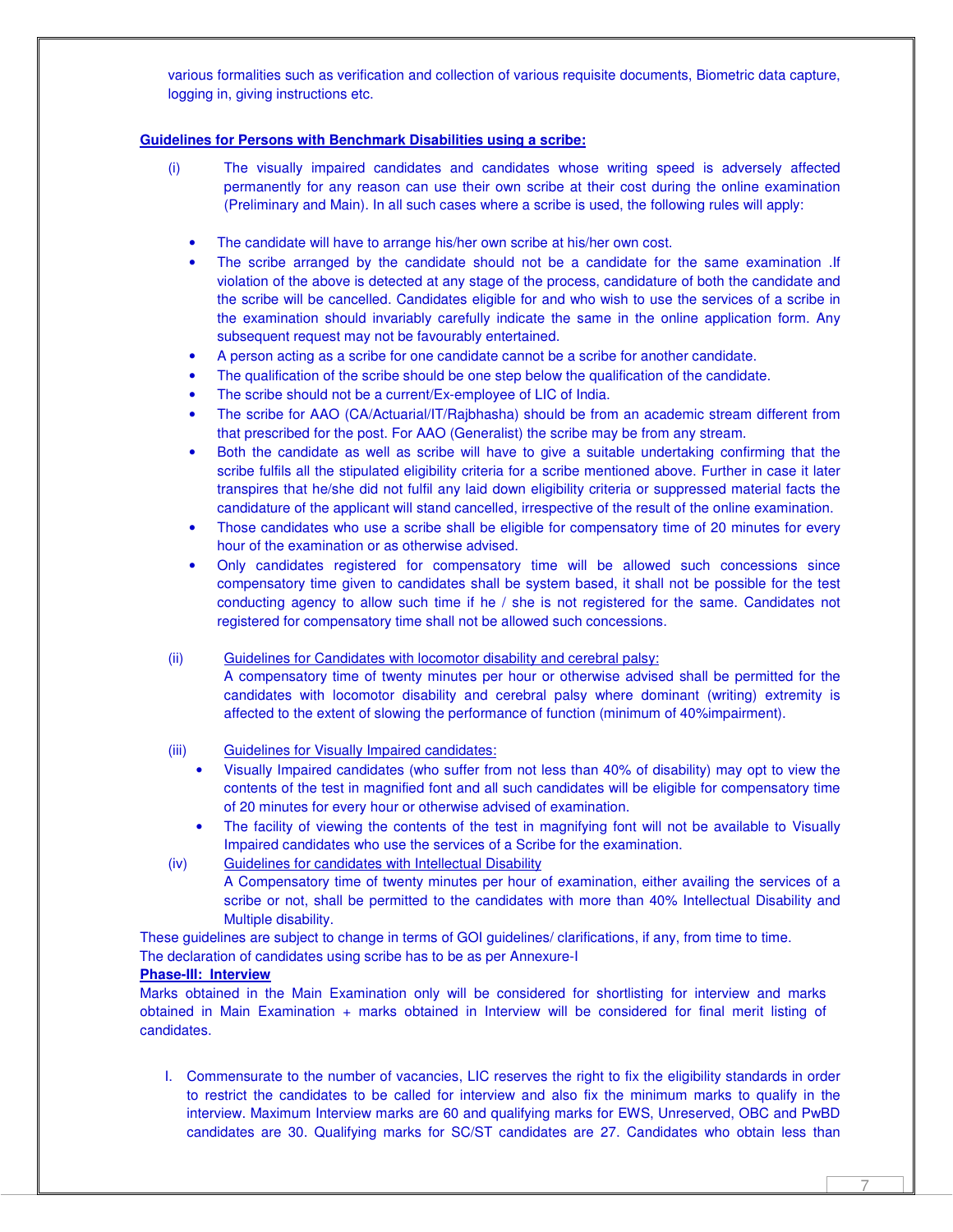qualifying marks in interview shall not be considered for further process of recruitment.

- II. The number of candidates to be called for interview will be about three times the number of vacancies to be filled in subject to availability of successful candidates in the main examination and will be as per their ranking in their respective category.
- III. In case of similar marks of two or more candidates, the merit order of such group of candidates shall be as per the aggregate marks in main examination and interview and further as per their additional post graduation qualification (i.e. the person with higher educational qualification will be placed higher in the merit order) and in case of further similarity in educational qualification merit order will be decided on the basis of age, (i.e. senior in age will be placed higher in merit order).
- IV. Outstation candidates called for interview shall be entitled for re-imbursement of Second Class Ordinary to and fro Railway/Bus Fare by the shortest route from the place of residence to the place of interview to be restricted to the fare by Railway Second Class Sleeper including the Reservation charges.
- V. There will be no contingency/waiting list for candidates not declared successful in the main list.

## **Pre-Recruitment Medical Examination:**

Shortlisted candidates in final merit list will have to undergo Pre-Recruitment Medical Examination and if found medically fit, will be offered appointment.

#### **Pre-exam training for OBC/SC/ST/PwBD candidates:**

SC/ST/OBC/PwBD candidates who wish to avail the benefit of pre examination training may register their name and other details with the Manager (P&IR), Divisional Office of LIC convenient to them within one week of last date of submission of online application. The Divisional Office will inform the registered candidates, the date and venue of the training. Such candidates would have to attend the training at their own cost on the appointed dates and at the venue advised to them. Candidates are required to refer to the website under the tab "Careers" for address of the Divisional Offices of LIC.

# **10. Action against misconduct:**

- I. Candidates are advised in their own interest that they should not furnish any particulars that are false, tampered, fabricated or should not suppress any material information.
- II. Use/Possession of Mobile phone, pager, calculators or any such devices are not allowed inside the premises where examination/ interview is being conducted. Candidates are advised not to bring any of the prohibited items including mobile phones etc to the venue of examination as arrangement for safekeeping cannot be assured.
- III. At any stage of recruitment, if a candidate is or has been found guilty of
	- (a) Using unfair means during the examination or interview
	- (b) Impersonating or procuring impersonation by any person or
	- (c) Misbehaving in the examination hall/interview premises
	- (d) Resorting to any irregular means in connection with his/her candidature during selection process
	- (e) Obtaining support for his/her candidature by any means,

he/she in addition to rendering himself/herself liable to criminal prosecution may also be liable to be:

- i) Disqualified from the examination.
- ii) Debarred either permanently or for a specified period from any examination/ recruitment to be conducted by LIC.
- iii) If such instances go undetected during the current selection process but are detected subsequently, such disqualification will take place with retrospective effect.

#### **11. Biometric Data – Capturing and Verification**

- a. The biometric data (right thumb impression or otherwise) and photograph of the candidates will be captured and verified during the process of recruitment on the following stages:
	- (i) Before the start of the Preliminary/ Online examination
	- (ii) At the time of entry and exit during Main examination.
	- (iii) At the time of document verification before the interview,
	- (iv) At the time of reporting for the training
- b. Decision of the Biometric data verification authority with regard to its status (matched or mismatched) shall be final and binding upon the candidates.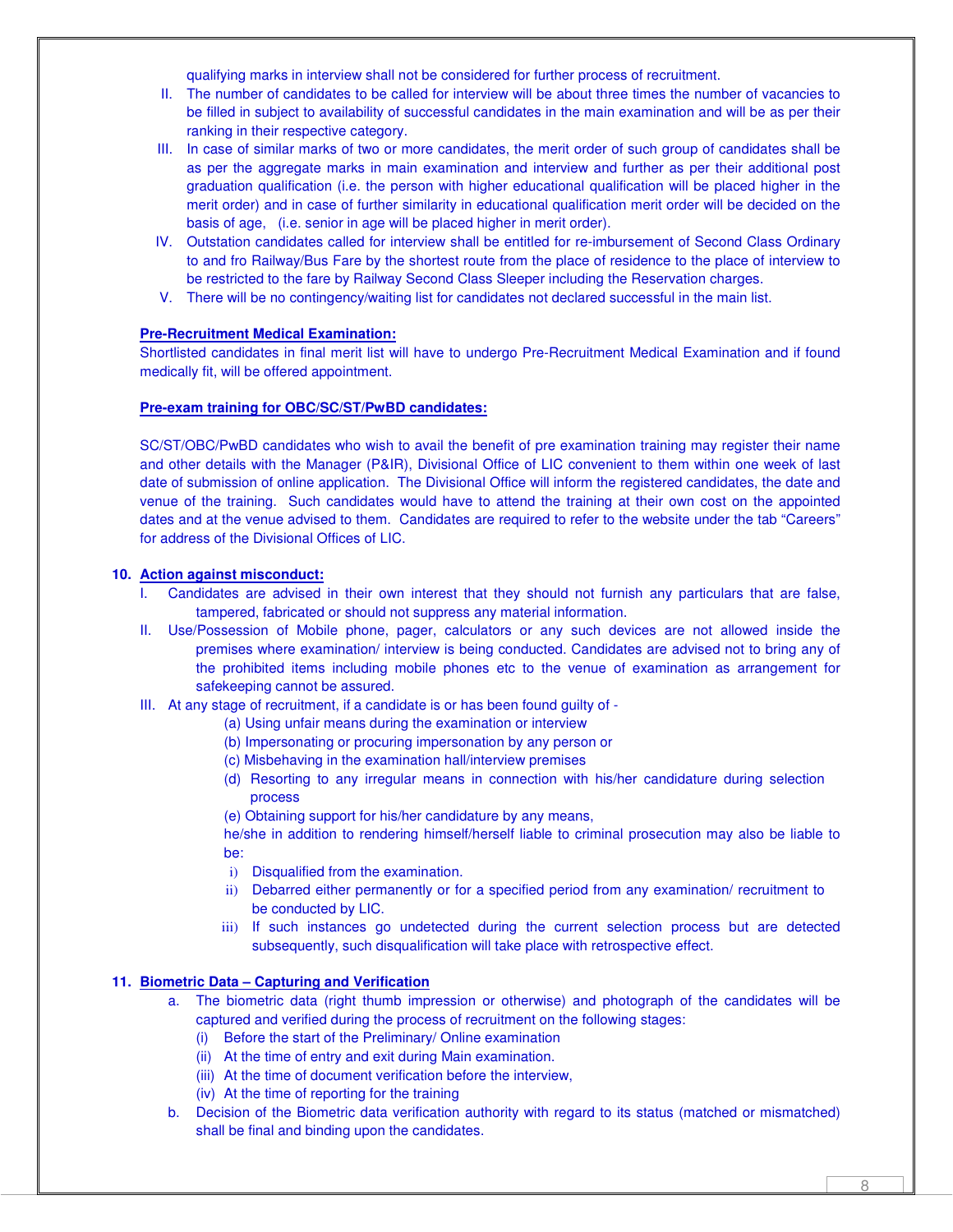- c. Refusal to participate in the process of biometric data capturing / verification on any of the above mentioned occasions may lead to cancellation of candidature.
- d. If fingers are coated (stamped ink/ mehandi/ coloured etc), ensure to thoroughly wash them so that coating is completely removed before the exam / interview / joining day.
- e. If fingers are dirty or dusty, ensure to wash them and dry them before the finger print (biometric) is captured.
- f. Ensure fingers of both hands are dry. If fingers are moist, wipe each finger to dry them.
- g. If the primary finger (right thumb) to be captured is injured / damaged, immediately notify the concerned authority in the test centre. In such cases impression of other fingers, toes etc may be captured.
- h. Please note that apart from the occasions mentioned above, LIC reserves the right to capture/ verify biometric data of candidates at other stages as well.

## **12. How to apply:**

**Detailed guidelines/procedures for –** 

- **A. Application registration**
- **B. Payment of fees**
- **C. Document scan and upload**

## **Candidates can apply online only from 02.03.2019 to 22.03.2019 and no other mode of application will be accepted.**

## **IMPORTANT POINTS TO BE NOTED BEFORE REGISTRATION**

Before applying online, candidates should-

- **(i) scan their :** 
	- photograph  $(4.5cm \times 3.5cm)$
	- signature (with black ink)
	- left thumb impression (on white paper with black or blue ink)
	- a hand written declaration (on a white paper with black ink) (text given below) ensuring that all these scanned documents adhere to the required specifications as given under point 'C'.
- **(ii) Signature in CAPITAL LETTERS will NOT be accepted.**
- **(iii) The left thumb impression should be properly scanned and not smudged. (**If a candidate is not having left thumb, he/she may use his/ her right thumb for applying.)
- **(iv) The text for the hand written declaration is as follows**

**"I, \_\_\_\_\_\_\_ (Name of the candidate), hereby declare that all the information submitted by me in the application form is correct, true and valid. I will present the supporting documents as and when required."** 

- **(v) The above mentioned hand written declaration has to be in the candidate's hand writing and in English only. If it is written and uploaded by anybody else or in any other language, the application will be considered as invalid. (**In the case of Visually Impaired candidates who cannot write, they can get the text of declaration typed and put their left hand thumb impression below the typed declaration and upload the document as per specifications.)
- (vi) **Keep the necessary details/documents ready to make** Online Payment **of the requisite application fee/ intimation charges**
- **(vii) Have a valid personal email ID and mobile no., which should be kept active till the completion of this Recruitment Process. LIC may send intimation to download call letters for the Examination etc. through the registered e-mail ID. In case a candidate does not have a valid personal e-mail ID, he/she should create his/her new e-mail ID and mobile no. before applying on-line and must maintain that email account and mobile number.**

## **APPLICATION FEES/ INTIMATION CHARGES (NON REFUNDABLE) PAYMENT OF FEE ONLINE** : **02.03.2019 TO 22.03.2019.**

Bank Transaction charges for Online Payment of application fees/intimation charges will have to be borne by the candidate.

**A. Application Registration**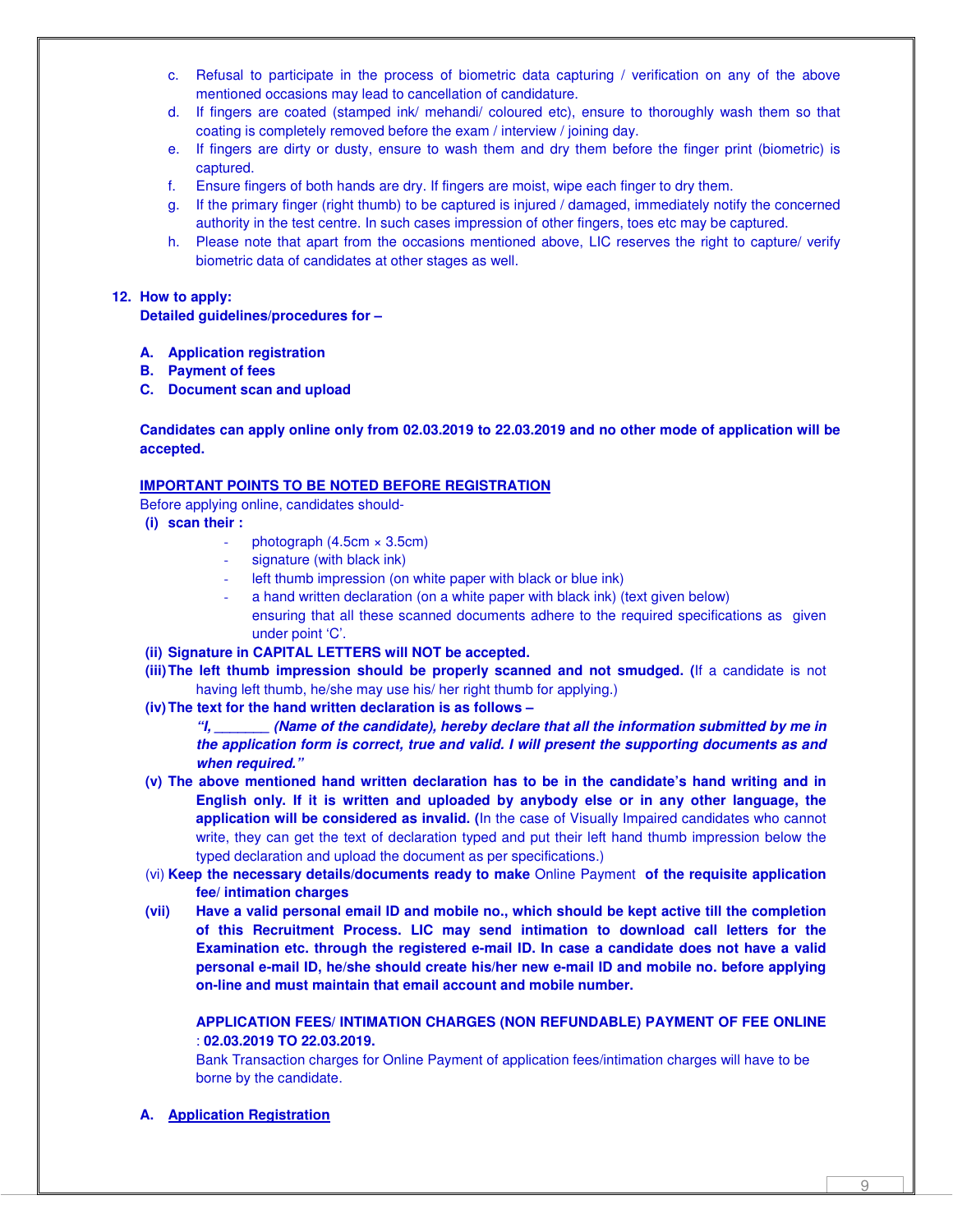- 1. Candidates satisfying the conditions of eligibility as on 01.03.2019 are required to go to the LIC's website www.licindia.in and click on the 'Careers' to open the link " Recruitment of Assistant Administrative Officer 2019". It redirects the candidates to the online registration page.
- 2. To register application, choose the tab "**Click here for New Registration**" and enter Name, Contact details and Email-id. A Provisional Registration Number and Password will be generated by the system and displayed on the screen. Candidate should note down the Provisional Registration Number and Password. An Email & SMS indicating the Provisional Registration number and Password will also be sent.
- 3. In case the candidate is unable to complete the application form in one go, he / she can save the data already entered by choosing "SAVE AND NEXT" tab. Prior to submission of the online application candidates are advised to use the "SAVE AND NEXT" facility to verify the details in the online application form and modify the same if required. Visually Impaired candidates should fill the application form carefully and verify/ get the details verified to ensure that the same are correct prior to final submission.
- 4. Candidates are advised to carefully fill and verify the details filled in the online application themselves as no change will be possible/ entertained after clicking the FINAL SUBMIT BUTTON.
- 5. The Name of the candidate or his /her Father/ Husband etc. should be spelt correctly in the application as it appears in the Certificates/ Mark sheets/Identity proof. Any change/alteration found may disqualify the candidature.
- 6. Validate your details and Save your application by clicking the 'Validate your details' and 'Save & Next' button.
- 7. Candidates can proceed to upload Photo & Signature as per the specifications given in the Guidelines for Scanning and Upload of Photograph and Signature detailed under point "C".
- 8. Candidates can proceed to fill other details of the Application Form.
- 9. Click on the Preview Tab to preview and verify the entire application form before FINAL SUBMIT.
- 10. Modify details, if required, and click on 'FINAL SUBMIT' ONLY after verifying and ensuring that the photograph, signature uploaded and other details filled by you are correct.
- 11. Click on 'Payment' Tab and proceed for payment.
- 12. Click on 'Submit' button.
- 13. The list of examination centre for preliminary and main examination is given in Annexure-II

# B. **Payment of fees**

#### **Online mode**

- 1. The application form is integrated with the payment gateway and the payment process can be completed by following the instructions.
- 2. The payment can be made by using Debit Cards (RuPay/Visa/MasterCard/Maestro), Credit Cards, Internet Banking, IMPS, Cash Cards/ Mobile Wallets.
- 3. After submitting your payment information in the online application form, PLEASE WAIT FOR THE INTIMATION FROM THE SERVER. DO NOT PRESS BACK OR REFRESH BUTTON IN ORDER TO AVOID DOUBLE CHARGE
- 4. On successful completion of the transaction, an e-Receipt will be generated.
- 5. Non-generation of 'E-Receipt' indicates PAYMENT FAILURE. On failure of payment, Candidates are advised to login again using their Provisional Registration Number and Password and repeat the process of payment.
- 6. Candidates are required to take **a printout of the e-Receipt** and online Application Form containing fee details . **Please note that if the same cannot be generated, online transaction may not have been successful**.
- 7. For Credit Card users: All charges are listed in Indian Rupee. If you use a non-Indian credit card, your bank will convert to your local currency based on prevailing exchange rates.
- 8. To ensure the security of your data, please close the browser window once your transaction is completed.
- **9. There is facility to print application form containing fee details after payment of fees.**
- **C. Guidelines for scanning and Upload of Documents:**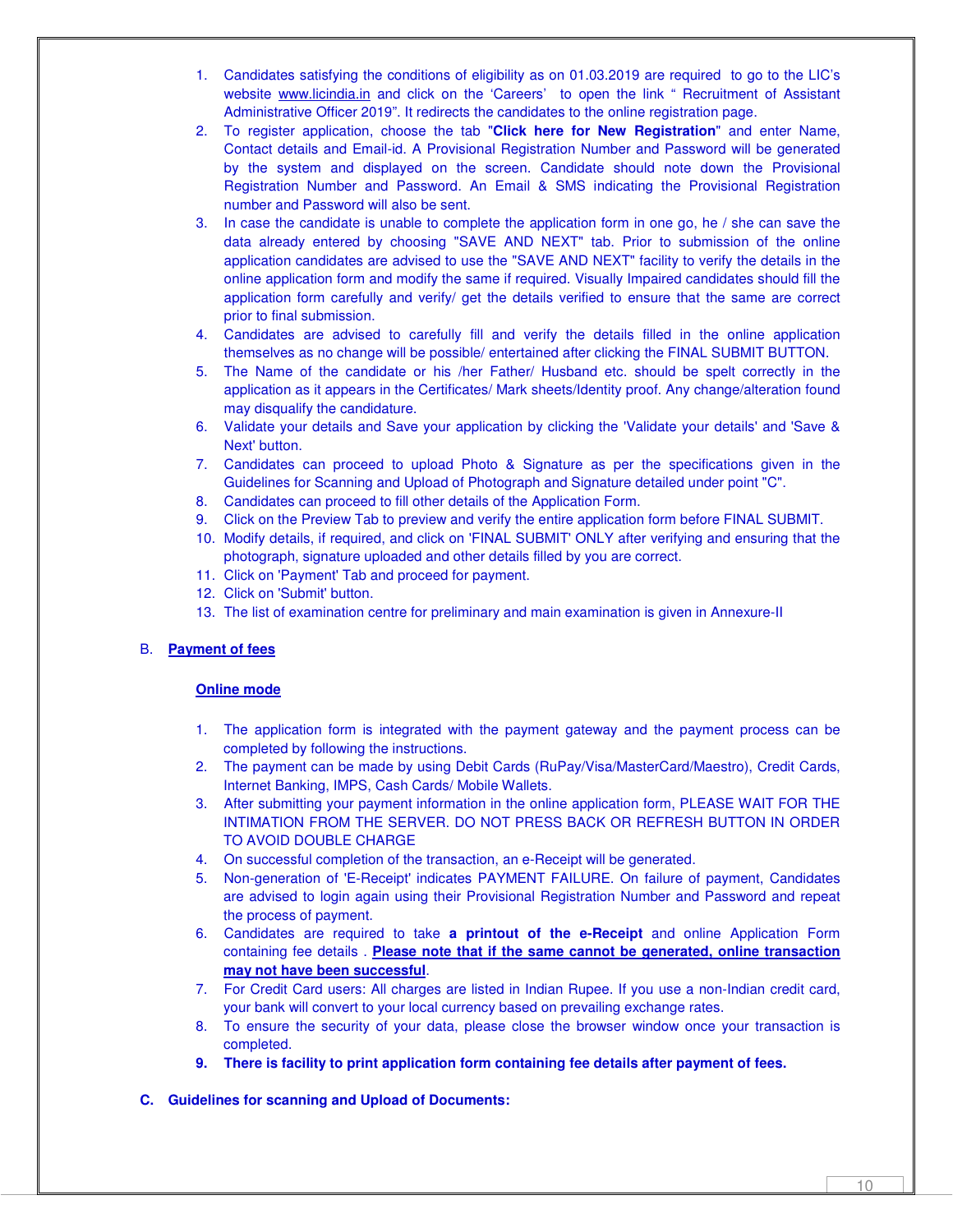Before applying online a candidate will be required to have a scanned (digital) image of his/her photograph and signature as per the specifications given below.

Photograph Image:

**-** Photograph must be a recent passport style colour picture.

Make sure that the picture is in colour, taken against a light-coloured, preferably white, background.

**-** Look straight at the camera with a relaxed face

**-** If the picture is taken on a sunny day, have the sun behind you, or place yourself in the shade, so that you are not squinting and there are no harsh shadows

**-** If you have to use flash, ensure there's no "red-eye"

**-** If you wear glasses make sure that there are no reflections and your eyes can be clearly seen.

**-** Caps, hats and dark glasses are not acceptable. Religious headwear is allowed but it must not cover your face.

- **-** Dimensions 200 x 230 pixels (preferred)
- **-** Size of file should be between 20kb–50 kb

**-** Ensure that the size of the scanned image is not more than 50kb. If the size of the file is more than 50 kb, then adjust the settings of the scanner such as the DPI resolution, no. of colours etc., during the process of scanning.

**-** If the photo is not uploaded at the place of Photo, admission for Examination will be rejected/denied. Candidate him/herself will be responsible for the same.

**-** Candidate should also ensure that photo is uploaded at the place of photo and signature at the place of signature. If photo in place of photo and signature in place of signature is not uploaded properly, candidate will not be allowed to appear for the exam.

**-** Candidate must ensure that Photo to be uploaded is of required size and the face should be clearly visible.

#### **Signature**, **left thumb impression and hand-written declaration Image**:

- **-** The applicant has to sign on white paper with Black Ink pen.
- **-** The applicant has to put his left thumb impression on a white paper with black or blue ink.
- **-** The applicant has to write the declaration in English clearly on a white paper with black ink

**-** The signature, left thumb impression and the hand written declaration should be of the applicant and not by any other person.

- **-** The signature will be used to put on the Call Letter and wherever necessary.
- **-** If the Applicant's signature on the attendance sheet or Call letter, signed at the time of the examination, does not match the signature uploaded, the applicant will be disqualified.
- **-** Signature / Hand written declaration in CAPITAL LETTERS shall NOT be accepted.

#### **Signature :**

Signature image in .jpg format Dimensions 140 x 60 pixels (preferred) Size of file should be between 10kb-20kb Size of the scanned image should not be more than 20kb

#### **Left thumb impression:**

- The applicant has to put his left thumb impression on a white paper with black or blue ink.
- The hand written declaration should be of the applicant and not by any other person.
	- o File type: jpg / jpeg
	- o Dimensions: 240 x 240 pixels in 200 DPI (Preferred for required quality) i.e 3 cm \* 3 cm (Width \* Height)
	- o File Size: 20 KB 50 KB

#### **Hand-written declaration:**

- Hand written declaration content is to be as expected.
- Hand written declaration should not be written in CAPITAL LETTERS.
- The applicant has to write the declaration in English clearly on a white paper with black or blue ink.
- The hand written declaration should be of the applicant and not by any other person.
- Hand written Declaration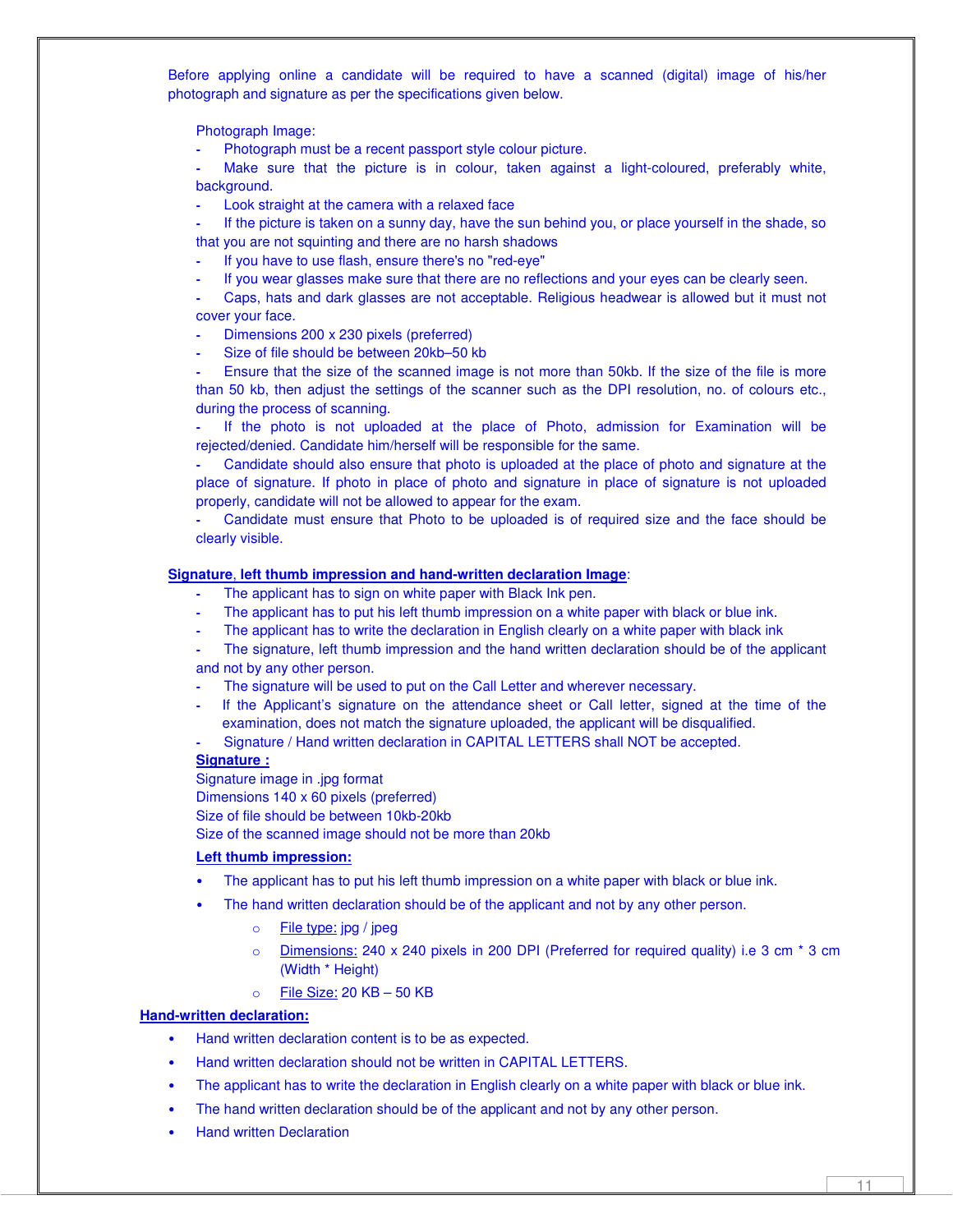- o **File type:** jpg / jpeg
- $\circ$  Dimensions: 800 x 400 pixels in 200 DPI (Preferred for required quality) i.e 10 cm  $*$  5 cm (Width  $*$ Height)
- $\circ$  File Size: 50 KB 100 KB

## **Scanning the documents:**

- Set the scanner resolution to a minimum of 200 dpi (dots per inch)
- Set Colour to True Colour.
- Crop the image in the scanner to the edge of the left thumb impression / hand written declaration, then use the upload editor to crop the image to the final size (as specified above).
- The image file should be JPG or JPEG format. An example file name is: image01.jpg or image01.jpeg
- Image dimensions can be checked by listing the folder files or moving the mouse over the file image icon.
- Candidates using MS Windows/MSOffice can easily obtain documents in .jpeg format by using MS Paint or MSOffice Picture Manager. Scanned documents in any format can be saved in .jpg / .jpeg format by using 'Save As' option in the File menu. Size can be adjusted by using crop and then resize option.
	- **- If the file size and format are not as prescribed, an error message will be displayed.**

# **- While filling in the Online Application Form the candidate will be provided with a link to upload his/her photograph, signature, left thumb impression and hand written declaration.**

#### **Procedure for Uploading the documents**

- While filling in the Online Application Form the candidate will be provided with separate links for uploading left thumb impression and hand written declaration
- Click on the respective link "Upload left thumb impression / hand written declaration"
- Browse and Select the location where the Scanned left thumb impression / hand written declaration file has been saved.
- Select the file by clicking on it
- Click the 'Open/Upload' button Your Online Application will not be registered unless you upload your Left thumb impression and hand written declaration as specified.
- If the file size and format are not as prescribed, an error message will be displayed.
- Preview of the uploaded image will help to see the quality of the image. In case of unclear / smudged, the same may be re-uploaded to the expected clarity /quality.

#### **Note:**

- (1) In case the left thumb impression or the hand written declaration is unclear / smudged the candidate's application may be rejected.
- (2) After uploading the left thumb impression / hand written declaration in the online application form candidates should check that the images are clear and have been uploaded correctly. In case the left thumb impression or the hand written declaration is not prominently visible, the candidate may edit his/ her application and re-upload his/ her thumb impression / hand written declaration, prior to submitting the form.
- (3) After registering online, candidates are advised to take a printout of their system generated online application forms.

#### **13. Issue of Call Letters for on-line examination**:

Candidates will have to visit the website under the heading "Careers" https://www.licindia.in/careers for downloading call letters for on-line Preliminary examination from 22.04.2019 to 30.04.2019 from the given link hosted on LIC's website. Intimation for downloading call letter will also be sent through e-mail/SMS. Once the candidate clicks the relevant link, he/she can access window for call letter download. The candidate is required to use (i) Registration Number/Roll number, (ii) Password/Date of Birth for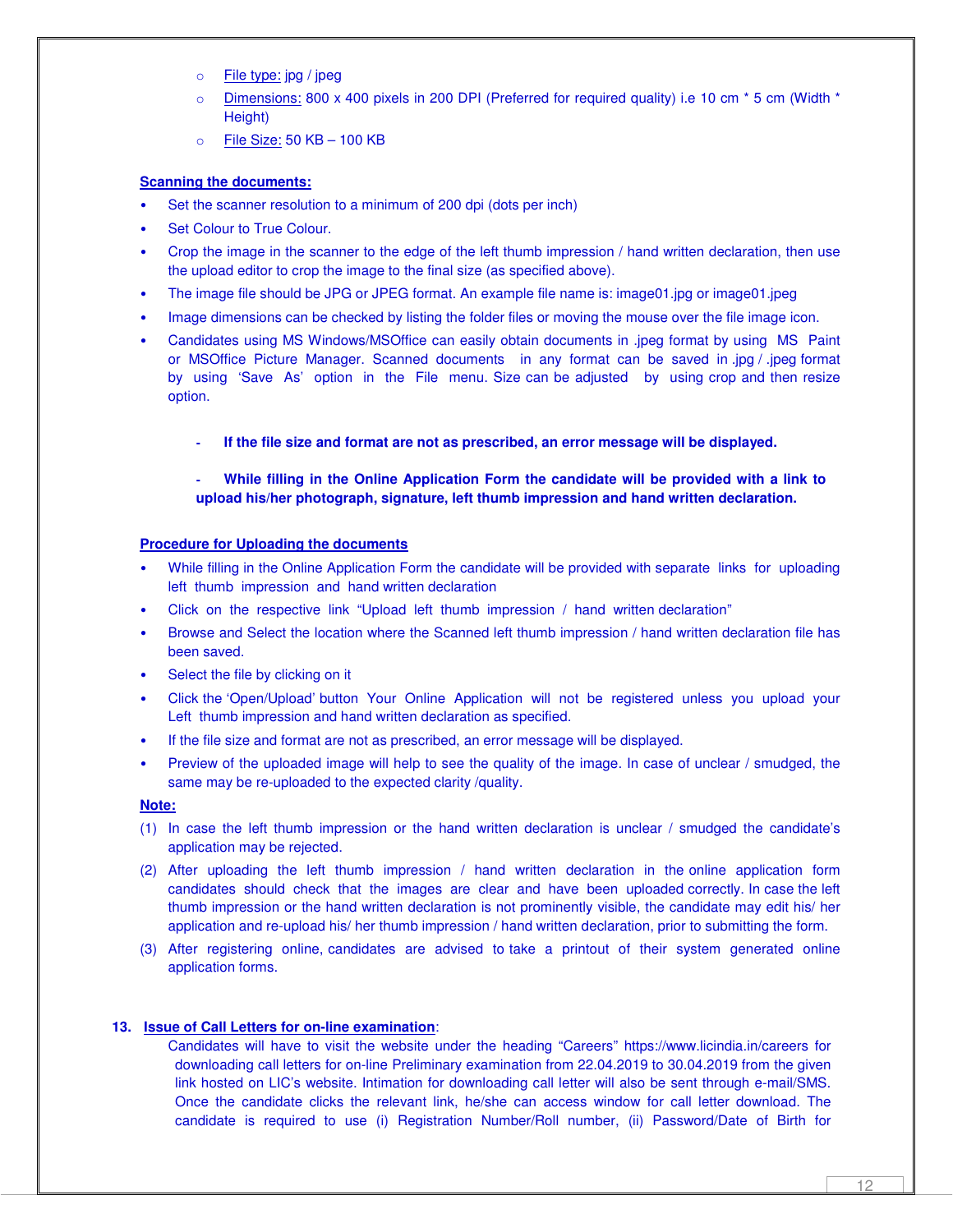downloading the call letter. Candidate should affix recent recognizable photograph on the call letter preferably the same as provided during registration and appear at the examination centre with (i) The Call Letter (ii) Photo Identity Proof as stipulated in the Call Letter and Photocopy of the same Photo Identity Proof as brought in original.

## **14. Identity Verification for Online Examination.**

The candidate is required to affix his/her recent recognizable photograph on the call letter and appear at the exam centre with the Call Letter and Photo Identity Proof **in original**

In the examination hall, the call letter along with the photocopy of the candidate's currently valid photo identity such as PAN Card/Passport/Driving License/Voter's Card/Bank Passbook with photograph/Photo Identity Proof issued by a Gazetted Officer on official letterhead/valid recent Identity Card issued by a recognized College /University/Aadhar Card with a Photograph/Employee ID/Bar Council Identity card with photograph should be submitted to the invigilator for verification. The candidate's identity will be verified with respect to his/her details on the call letter, in the Attendance List and requisite documents submitted. If identity of the candidate is in doubt, the candidate may not be allowed to appear for the examination. E-Aadhar card and ration card are **not** valid id proofs for this process.

**Note: Candidates have to produce in original the photo identity proof and submit photo copy of the photo identity proof along with Examination Call Letter while attending the examination without which they will not be allowed to take up the examination. Candidates must note that the name as appearing on the Call Letter (provided during the process of registration) should exactly match the name as appearing on the photo identity proof. Female candidates who have changed first/last/middle name post marriage must take special note of this. The photo identity proof must contain exactly the same name as it appears on the call letter. In case of any discrepancy in identity i.e. mismatch in name, photograph and signature the candidate may not be permitted to appear for the examination. In case of candidates who have changed their name, they will be allowed only on production of original Gazette notification / their original marriage certificate / affidavit in original**

**CANDIDATES REPORTING LATE** i.e. after the reporting time specified on the call letter for Examination will not be permitted to take the examination. The reporting time mentioned on the call letter is prior to the start time of the test including the time required for completion of various formalities such as verification and collection of various requisite documents, biometric data capture, logging in, giving of instructions.

#### **15. Important Instructions**

- i) Before applying, candidates are advised to satisfy themselves that they fulfill all the eligibility conditions especially age, qualification, caste (for Scheduled Caste/Scheduled Tribe/Other Backward Class/Economically weaker sections candidates only). If found ineligible on any count, their candidature will be cancelled at any stage of recruitment. The fees/intimation Charges paid by ineligible candidates shall be forfeited. Decision of LIC in all matters regarding eligibility of the candidate, selection and any other matters relating to recruitment will be final and binding on the candidate. No correspondence or personal enquiries shall be entertained by LIC in this regard.
- ii) After applying on-line, the candidates should obtain a system generated print out of the application on A4 size paper and retain it after signing the same. Please **do not** send this print out to Life Insurance Corporation of India. The option for printing the online application will be available up to 22.03.2019 only.
- iii) **Candidates who are called for interview will have to submit the duly signed System Generated Print out of the On-line application,** Receipt of fee as mentioned above and also produce original and self attested Photostat copies of all relevant certificates at the time of interview, failing which their candidature shall be liable to be cancelled.
- iv) Withdrawal of candidature on account of non furnishing of any information will not confer any right to carry forward or retain the candidature for future recruitment
- v) Application once submitted will not be allowed to be withdrawn and the fee once paid will not be refunded nor would this fee be held in reserve for future exam/ selection.
- vi) Caste/ Certificate in respect of SC/ST/OBC/EWS must be obtained in the prescribed format from any one of the following authorities and submitted at the time of interview :-

A District Magistrate/ Additional District Magistrate/ Collector/ Deputy Commissioner/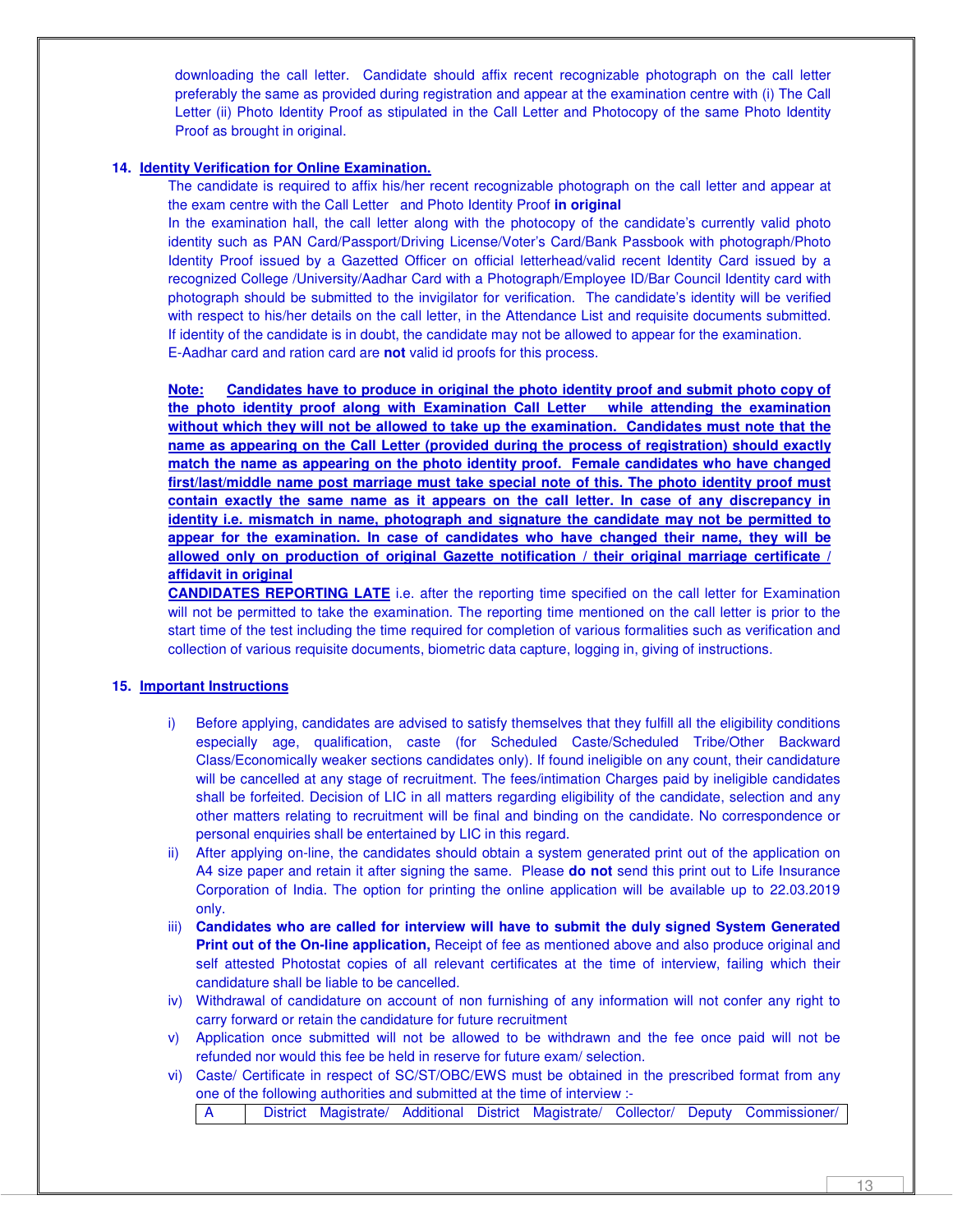|              | Additional Deputy Commissioner/ Deputy Collector/ 1st Class Stipendiary Magistrate/ Sub-                                                                                           |  |  |
|--------------|------------------------------------------------------------------------------------------------------------------------------------------------------------------------------------|--|--|
|              | Divisional Magistrate / Taluka Magistrate/ Executive Magistrate/ Extra Assistant<br>Commissioner not below the rank of 1st Class Stipendiary Magistrate).                          |  |  |
| B            | Chief Presidency Magistrate/ Additional Chief Presidency magistrate /Presidency Magistrate.                                                                                        |  |  |
| $\mathbf{C}$ | Revenue Officer not below the rank of Tehsildar.                                                                                                                                   |  |  |
| D            | Sub-Divisional Officer of the area where the candidates and / or his family resides.                                                                                               |  |  |
| F.           | As far as the candidates belonging to ST caste from Tamil Nadu are concerned, the<br>certificate issued by Revenue Divisional Officer only is acceptable and not by the Tehsildar. |  |  |

For claiming reservation under OBC category, candidates should belong to such caste or community which are common to both the lists in respect of Central and the State Governments List from the State of their origin (as per the list published by the Central Government). The benefit of reservation shall not apply to persons/ sections belonging to "Creamy layer" as specified vide column 3 of the Schedule to the Dept. of Personnel & Training OM No.36012/22/93-Estt. (SCT) dated 8.9.93. OBC candidates should produce certificate as per the proforma prescribed by the Ministry of Personnel, Public Grievances and Pensions, Govt. of India which should include that they do not belong to Creamy layer. (Non submission of certificate in the prescribed proforma may render the application to be invalid.)

- vii) Formats of Caste/ Certificates for Scheduled Castes/ Scheduled Tribes/Other Backward Classes/Economically Weaker Section and Disability certificates for Persons with Disabilities shall be available on our website.
- viii) Caste Name mentioned in certificate should tally letter by letter with Central Government list / notification
- ix) Candidates serving in Government / Public Sector Undertakings should produce "No Objection Certificate" from the employer at the time of interview, failing which, their candidature may not be considered.
- x) Candidates shall not be permitted to use calculators, mobile phones, pagers or any other electronic instrument in the examination hall.
- xi) Admission to on-line examination is only provisional without verification of age/ qualification/category of candidate with reference to documents. Candidates should not furnish any particulars that are false, tampered, fabricated and/or suppress any material information while filling up the online application form
- xii) Any request for change of details submitted during the process of registration will not be entertained whilst the recruitment exercise is in progress.
- xiii) Call letters will not be dispatched by post or any other mode. Candidates will be required to download the call letters from the referred website.
- xiv) The examination will be conducted online in venues given in the respective call letters. **No request for change of centre/venue/date/session for Examination shall be entertained.**
- xv) LIC, however, reserves the right to cancel any of the Examination Centers and/ or add some other Centers, at its discretion, depending upon the response, administrative feasibility, etc.
- xvi) LIC also reserves the right to allot the candidate to any centre other than the one he/she has opted for. Candidate will appear for the examination at an Examination Centre at his/her own risks and expenses and LIC will not be responsible for any injury or losses etc. of any nature. Candidate should select only one centre and indicate the name of the centre in the application form. Choice of centre once exercised by the candidate will be final.
- xvii) If sufficient number of candidates does not opt for a particular centre for "Online" examination, LIC reserves the right to allot any other adjunct centre to those candidates OR if the number of candidates is more than the capacity available for online exam for a centre, LIC reserves the right to allot any other centre to the candidate.
- xviii)Candidates will be informed accordingly in case of any change in the date /centre/venue of examination by e-mail and SMS.
- xix) The possibility of occurrence of some problem in the administration of the examination cannot be ruled out completely which may impact test delivery and/or result from being generated. In that event, every effort will be made to rectify such problem, which may include movement of candidates, delay in test. Conduct of a re-exam is at the absolute discretion of test conducting body. Candidates will not have any claim for a re-test. Candidates not willing to move or not willing to participate in the delayed process of test delivery shall be summarily rejected from the process.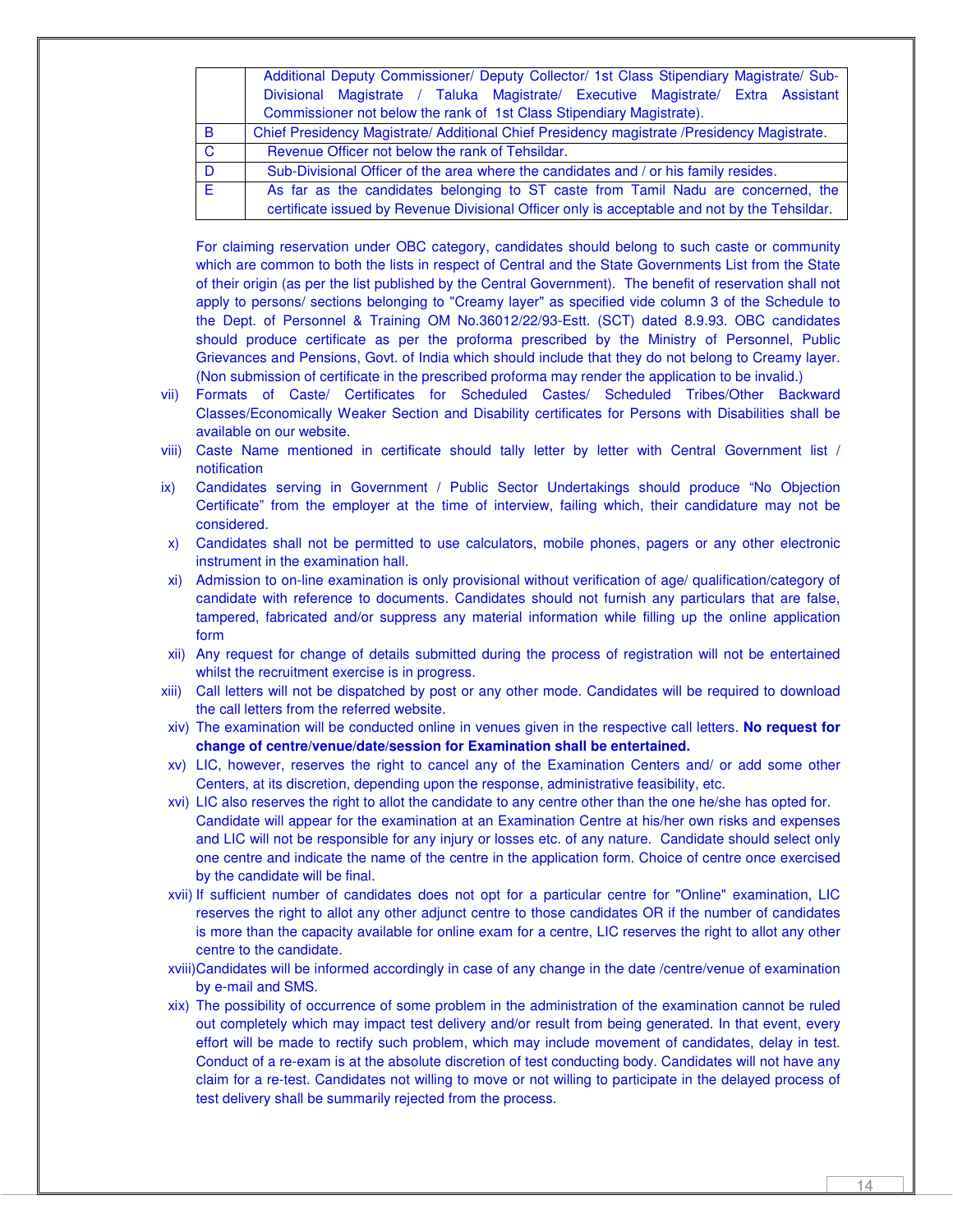- xx) Instances for providing incorrect information and/or process violation by a candidate detected at any stage of the selection process will lead to disqualification of the candidate from the selection process and he/she will not be allowed to appear in any LIC recruitment process in the future. If such instances go undetected during the current selection process but are detected subsequently, such disqualification will take place with retrospective effect.
- xxi) The candidate should not conceal or suppress any material fact regarding his/her arrest for any reasons or conviction or commitment to prison or having been subjected to preventive detention or to any penalties by any previous employer or having been adjudicated insolvent. In such instances the candidate shall be liable for disqualification from the selection process as stated above in point (xx).
- xxii) Appointment of selected candidates is subject to his/ her being declared medically fit as per the requirement of the LIC. Such appointments will also be subject to the LIC of India (Staff) Regulations, 1960.
- xxiii) Interview Call Letters for shortlisted candidates shall be sent to e-mail address given by the candidate at the time of on line application. Requests for sending letters to different address subsequently shall not be entertained.
- xxiv) Candidates are requested to kindly refer to the website periodically and check their e-mail account for updated information pertaining to the Recruitment till the conclusion of the recruitment process.
- xxv) LIC reserves the right to cancel the above recruitment process at any stage of the process without assigning any reason thereof.
- xxvi) In case of any dispute on account of interpretation of this advertisement in version other than English, the English version shall prevail.
- xxvii) Any legal proceedings in respect of any matter of claim or dispute arising out of this advertisement and/ or an application in response thereto can be instituted only in Mumbai and courts/ tribunals/ forums at Mumbai only shall have sole and exclusive jurisdiction to try any cause/ dispute.
- xxviii) CANVASSING IN ANY FORM WILL LEAD TO DISQUALIFICATION OF CANDIDATURE.

Date:-02.03.2019

Place: Mumbai. **Executive Director (Personnel)** 

**Refer www.licindia.in/careers for further details and Annexures.**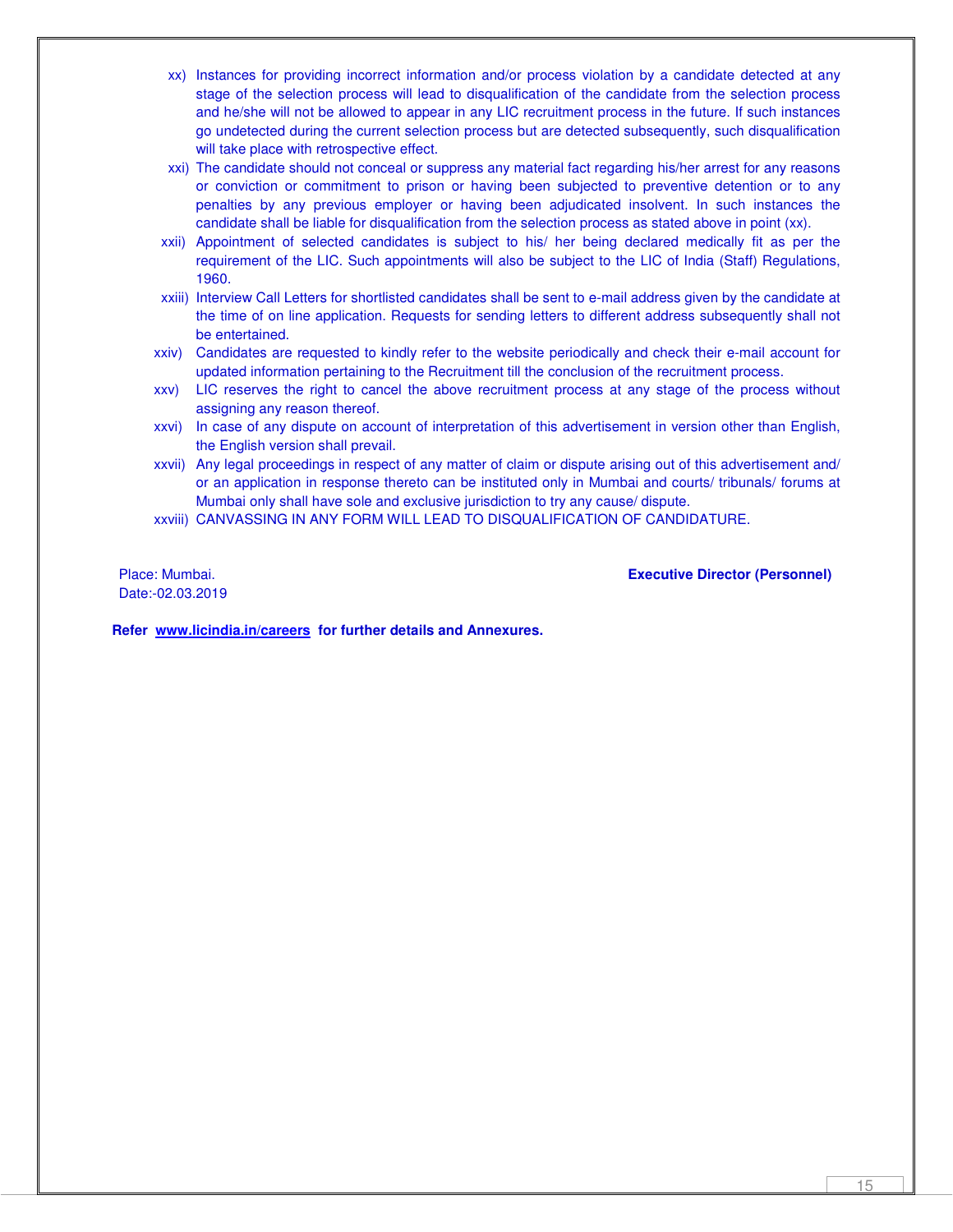

# Annexure-I (Scribe Declaration Form for AAO (Generalist/IT/Chartered Accountant/Actuarial/Rajbhasha)

## **Guidelines for Persons with Benchmark Disabilities using a scribe:**

- (i) The visually impaired candidates and candidates whose writing speed is adversely affected permanently for any reason can use their own scribe at their cost during the online examination (Preliminary and Main). In all such cases where a scribe is used, the following rules will apply:
	- The candidate will have to arrange his/her own scribe at his/her own cost.
	- The scribe arranged by the candidate should not be a candidate for the same examination .If violation of the above is detected at any stage of the process, candidature of both the candidate and the scribe will be cancelled. Candidates eligible for and who wish to use the services of a scribe in the examination should invariably carefully indicate the same in the online application form. Any subsequent request may not be favourably entertained.
	- A person acting as a scribe for one candidate cannot be a scribe for another candidate.
	- The qualification of the scribe should be one step below the qualification of the candidate.
	- The scribe should not be a current/Ex-employee of LIC of India.
	- The scribe for AAO (CA/Actuarial/IT/Rajbhasha) should be from an academic stream different from that prescribed for the post. For AAO (Generalist) the scribe may be from any stream.
	- Both the candidate as well as scribe will have to give a suitable undertaking confirming that the scribe fulfils all the stipulated eligibility criteria for a scribe mentioned above. Further in case it later transpires that he/she did not fulfil any laid down eligibility criteria or suppressed material facts the candidature of the applicant will stand cancelled, irrespective of the result of the online examination.
	- Those candidates who use a scribe shall be eligible for compensatory time of 20 minutes for every hour of the examination or as otherwise advised.
	- Only candidates registered for compensatory time will be allowed such concessions since compensatory time given to candidates shall be system based, it shall not be possible for the test conducting agency to allow such time if he / she is not registered for the same. Candidates not registered for compensatory time shall not be allowed such concessions.
- (ii) Guidelines for Candidates with locomotor disability and cerebral palsy: A compensatory time of twenty minutes per hour or otherwise advised shall be permitted for the candidates with locomotor disability and cerebral palsy where dominant (writing) extremity is affected to the extent of slowing the performance of function (minimum of 40%impairment).
- (iii) Guidelines for Visually Impaired candidates:
	- Visually Impaired candidates (who suffer from not less than 40% of disability) may opt to view the contents of the test in magnified font and all such candidates will be eligible for compensatory time of 20 minutes for every hour or otherwise advised of examination.
	- The facility of viewing the contents of the test in magnifying font will not be available to Visually Impaired candidates who use the services of a Scribe for the examination.
- (iv) Guidelines for candidates with Intellectual Disability A Compensatory time of twenty minutes per hour of examination, either availing the services of a scribe or not, shall be permitted to the candidates with more than 40% Intellectual Disability and Multiple disability.

These guidelines are subject to change in terms of GOI guidelines/ clarifications, if any, from time to time.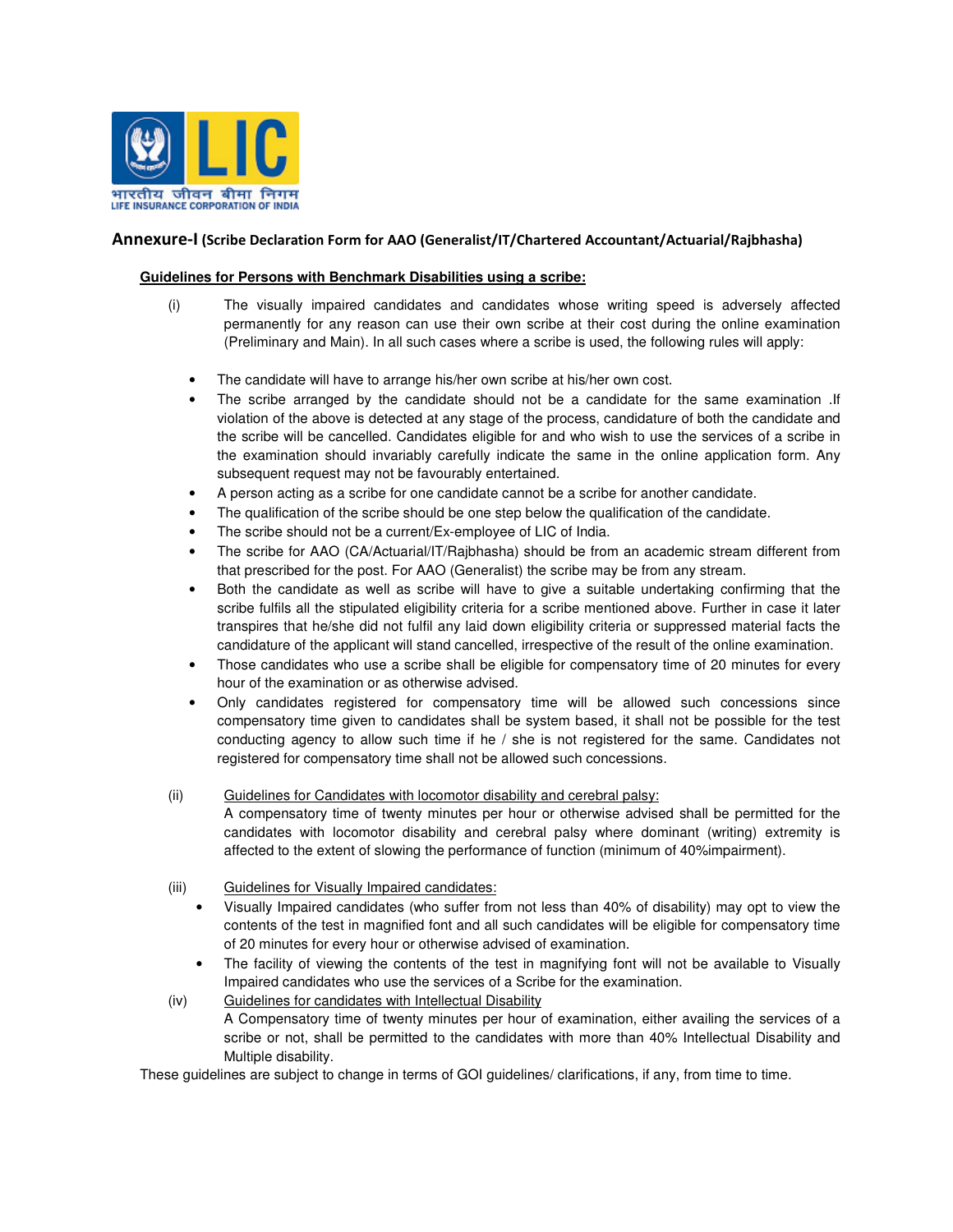Please fill up the **DECLARATION** and submit along with the call letter.

#### **DECLARATION**

\_\_\_\_\_\_\_\_\_\_\_\_\_\_\_\_\_\_\_\_\_\_\_\_\_\_\_\_\_\_\_\_\_\_\_\_\_\_\_\_\_\_\_\_\_\_\_\_\_\_\_\_\_\_\_\_\_\_\_\_\_\_\_\_\_\_\_\_\_\_\_\_\_\_\_\_\_\_\_\_\_\_\_\_\_

| We, the undersigned, Shri/Smt/Kum. |  |  |  |                                                                | eligible |
|------------------------------------|--|--|--|----------------------------------------------------------------|----------|
| <b>candidate</b> for the           |  |  |  | examination and                                                |          |
| Shri/Smt/Kum.                      |  |  |  | <b>eligible writer (scribe)</b> for the eligible candidate, do |          |
| hereby declare that:               |  |  |  |                                                                |          |

- 1. The scribe is identified by the candidate at his/her own cost and as per own choice. The candidate is visually impaired or whose writing speed is adversely affected permanently for any reason and s/he needs a writer (scribe) as permissible under the Government of India rules governing the recruitment of persons with Benchmark Disabilities.
- 2. As per the rules, the candidate availing services of a scribe is eligible for compensatory time of 20minutes for every hour of the examination.
- 3. In view of the importance of the time element and the examination being of a competitive nature, the candidate undertakes to fully satisfy the Medical Officer of the Organization that there was necessity for use of a scribe as his/her writing speed is affected by the disabilities mentioned in Paragraph '1' above.
- 4. **In view of the fact that multiple appearance / attendance in the examination are not permitted, the candidate undertakes that he/she has not appeared / attended the examination more than once and that the scribe arranged by him/her is not a candidate for the examination. If violation of the above is detected at any stage of the process, candidature of both the candidate and the scribe will be cancelled.**
- 5. We hereby declare that all the above statements made by us are true and correct to the best of our knowledge and belief. We also understand that in case it is detected at any stage of recruitment that we do not fulfill the eligibility norms and/or that the information furnished by us is incorrect/false or that we have suppressed any material fact(s), the candidature of the applicant will stand cancelled, irrespective of the result of the examination. If any of these shortcoming(s) is/are detected even after the candidate's appointment, his/her services are liable to be terminated. In such circumstances, both signatories will be liable to criminal prosecution.

**\_\_\_\_\_\_\_\_\_\_\_\_\_\_\_\_\_\_\_\_\_\_ \_\_\_\_\_\_\_\_\_\_\_\_\_\_\_\_\_\_\_\_\_\_** 

#### **Given under our signature**:-

Signature of the Scribe Signature of the Candidate Registration No. : Roll No.:<br>Postal address: the contract of the Postal address: **Postal address: Postal address:**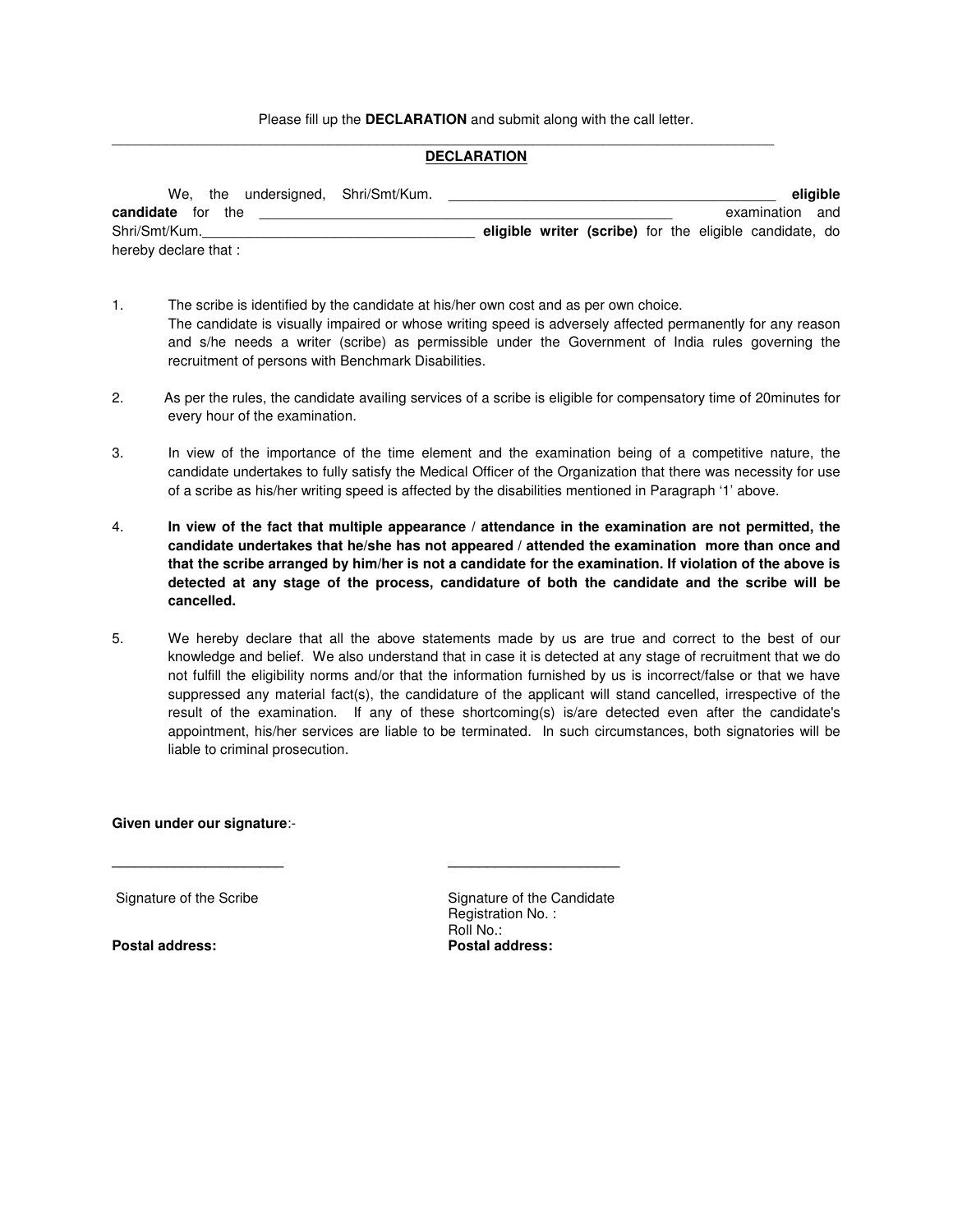**STD Code: ……... Phone No…………… STD Code:……… Phone No…………**

**[Mobile No….………………………….] [Mobile No ….………………………….]** 

 **Signature of Invigilator** 

 **\_\_\_\_\_\_\_\_\_\_\_\_\_\_\_\_\_\_\_\_** 

**Photograph of the Scribe**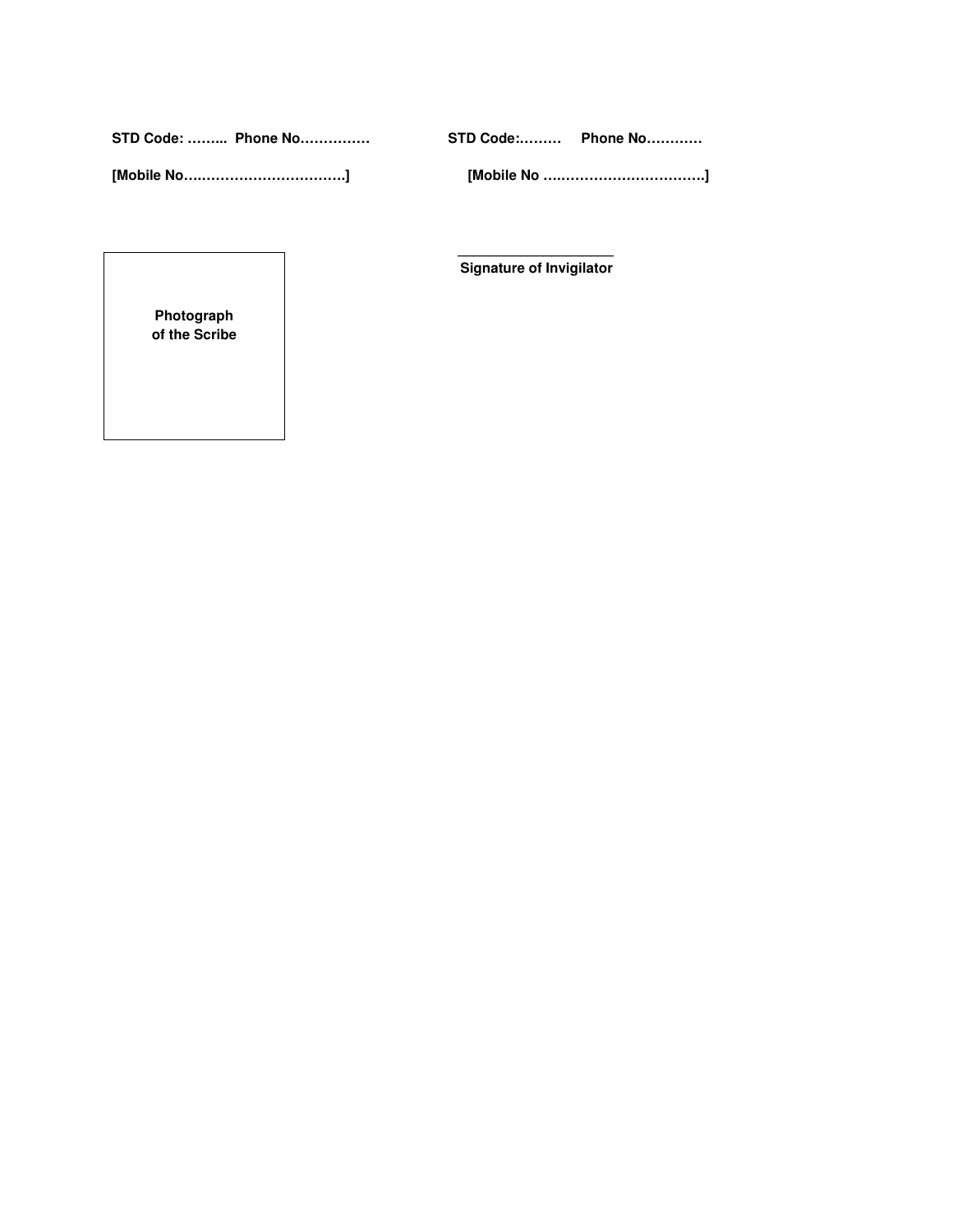

# PROPOSED EXAMINATION CENTRES-AAO (Generalist/IT/Chartered Accountant/Actuarial/Rajbhasha)-2019

| on 4th & 5th May 2019    |                       |  |  |  |  |
|--------------------------|-----------------------|--|--|--|--|
| State/UT                 | <b>City/Centre</b>    |  |  |  |  |
| Andaman & Nicobar Island | Port Blair            |  |  |  |  |
| Andhra Pradesh           | Chirala               |  |  |  |  |
| Andhra Pradesh           | Eluru                 |  |  |  |  |
| Andhra Pradesh           | Guntur                |  |  |  |  |
| Andhra Pradesh           | Kadapa                |  |  |  |  |
| Andhra Pradesh           | Kakinada              |  |  |  |  |
| Andhra Pradesh           | Kurnool               |  |  |  |  |
| Andhra Pradesh           | Nellore               |  |  |  |  |
| Andhra Pradesh           | Rajahmundry           |  |  |  |  |
| Andhra Pradesh           | Srikakulam            |  |  |  |  |
| Andhra Pradesh           | Tirupati              |  |  |  |  |
| Andhra Pradesh           | Vijaywada             |  |  |  |  |
| Andhra Pradesh           | Vishakhapatnam        |  |  |  |  |
| Andhra Pradesh           | Vizianagaram          |  |  |  |  |
| <b>Arunachal Pradesh</b> | Naharlagun            |  |  |  |  |
| Assam                    | Dibrugarh             |  |  |  |  |
| Assam                    | Guwahati              |  |  |  |  |
| Assam                    | Jorhat                |  |  |  |  |
| Assam                    | Silchar               |  |  |  |  |
| Assam                    | Tezpur                |  |  |  |  |
| <b>Bihar</b>             | Arrah                 |  |  |  |  |
| <b>Bihar</b>             | Aurangabad(Bihar)     |  |  |  |  |
| <b>Bihar</b>             | Bhagalpur             |  |  |  |  |
| <b>Bihar</b>             | Darbhanga             |  |  |  |  |
| <b>Bihar</b>             | Gaya                  |  |  |  |  |
| <b>Bihar</b>             | Muzaffarpur           |  |  |  |  |
| <b>Bihar</b>             | Patna                 |  |  |  |  |
| <b>Bihar</b>             | Purnea                |  |  |  |  |
| Chandigarh               | Chandigarh - Mohali   |  |  |  |  |
| Chhattisgarh             | <b>Bhilai Nagar</b>   |  |  |  |  |
| Chhattisgarh             | Bilaspur              |  |  |  |  |
| Chhattisgarh             | Raipur                |  |  |  |  |
| Delhi NCR                | Delhi & New Delhi     |  |  |  |  |
| Delhi NCR                | Ghaziabad             |  |  |  |  |
| Delhi NCR                | Noida & Greater Noida |  |  |  |  |
| Delhi NCR                | Faridabad             |  |  |  |  |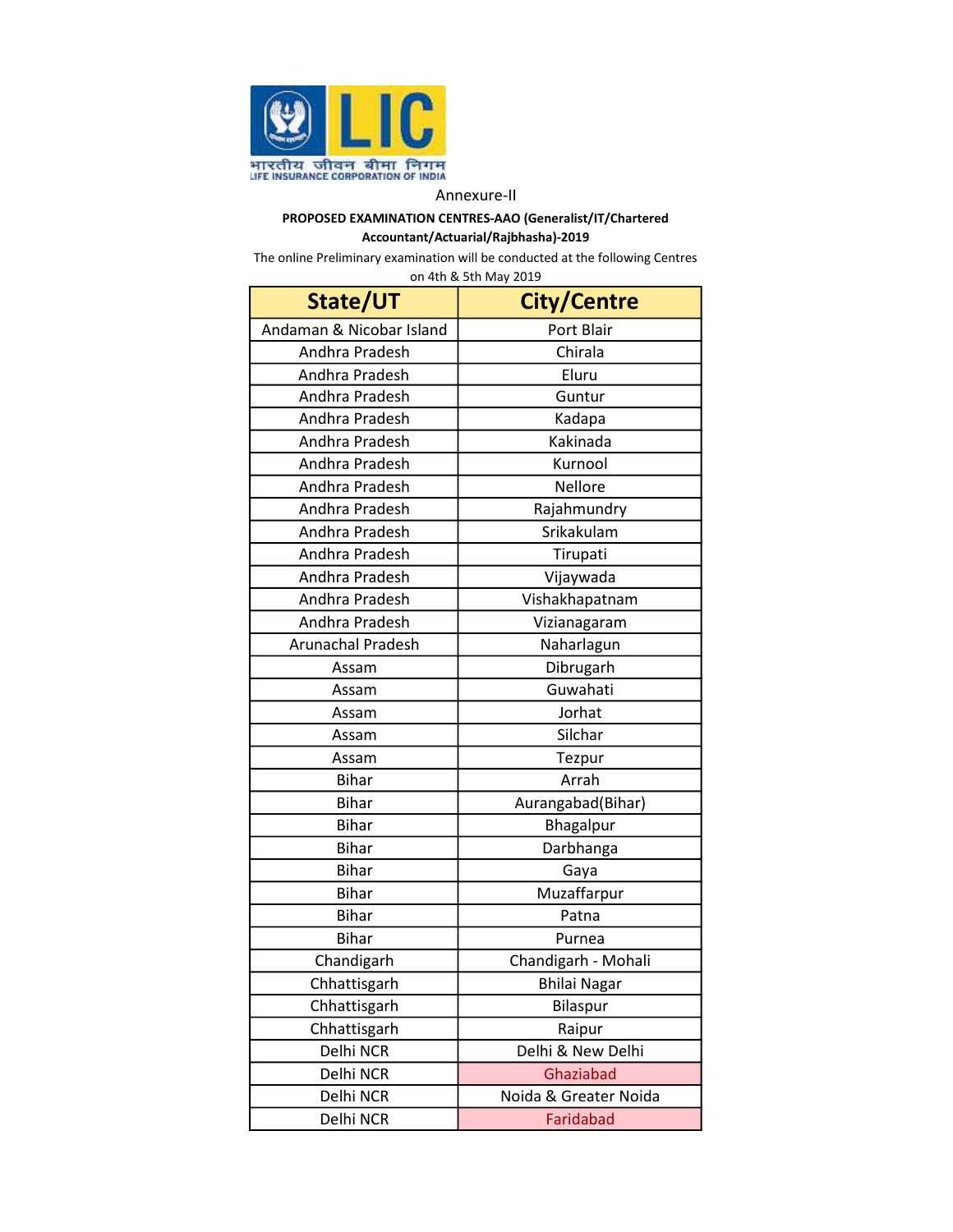

# PROPOSED EXAMINATION CENTRES-AAO (Generalist/IT/Chartered Accountant/Actuarial/Rajbhasha)-2019

| State/UT                | <b>City/Centre</b>       |  |  |  |
|-------------------------|--------------------------|--|--|--|
| Delhi NCR               | Gurugram                 |  |  |  |
| Goa                     | Panaji                   |  |  |  |
| Gujarat                 | Ahmedabad - Gandhi Nagar |  |  |  |
| Gujarat                 | Anand                    |  |  |  |
| Gujarat                 | Jamnagar                 |  |  |  |
| Gujarat                 | Mehsana                  |  |  |  |
| Gujarat                 | Rajkot                   |  |  |  |
| Gujarat                 | Surat                    |  |  |  |
| Gujarat                 | Vadodara                 |  |  |  |
| Haryana                 | Ambala                   |  |  |  |
| Haryana                 | Faridabad                |  |  |  |
| Haryana                 | Gurugram                 |  |  |  |
| Haryana                 | Hisar                    |  |  |  |
| Haryana                 | Karnal                   |  |  |  |
| Haryana                 | Kurukshetra              |  |  |  |
| Haryana                 | Panipat                  |  |  |  |
| Haryana                 | Yamuna Nagar             |  |  |  |
| <b>Himachal Pradesh</b> | Bilaspur                 |  |  |  |
| <b>Himachal Pradesh</b> | Hamirpur                 |  |  |  |
| <b>Himachal Pradesh</b> | Kangra                   |  |  |  |
| <b>Himachal Pradesh</b> | Kullu                    |  |  |  |
| <b>Himachal Pradesh</b> | Mandi                    |  |  |  |
| <b>Himachal Pradesh</b> | Palampur                 |  |  |  |
| <b>Himachal Pradesh</b> | Shimla                   |  |  |  |
| <b>Himachal Pradesh</b> | Solan                    |  |  |  |
| <b>Himachal Pradesh</b> | Una                      |  |  |  |
| Jammu & Kashmir         | Jammu                    |  |  |  |
| Jammu & Kashmir         | Samba                    |  |  |  |
| Jammu & Kashmir         | Srinagar                 |  |  |  |
| Jharkhand               | Bokaro steel city        |  |  |  |
| Jharkhand               | Dhanbad                  |  |  |  |
| Jharkhand               | Hazaribagh               |  |  |  |
| Jharkhand               | Jamshedpur               |  |  |  |
| Jharkhand               | Ranchi                   |  |  |  |
| Karnataka               | Bengaluru                |  |  |  |
| Karnataka               | Belgaum                  |  |  |  |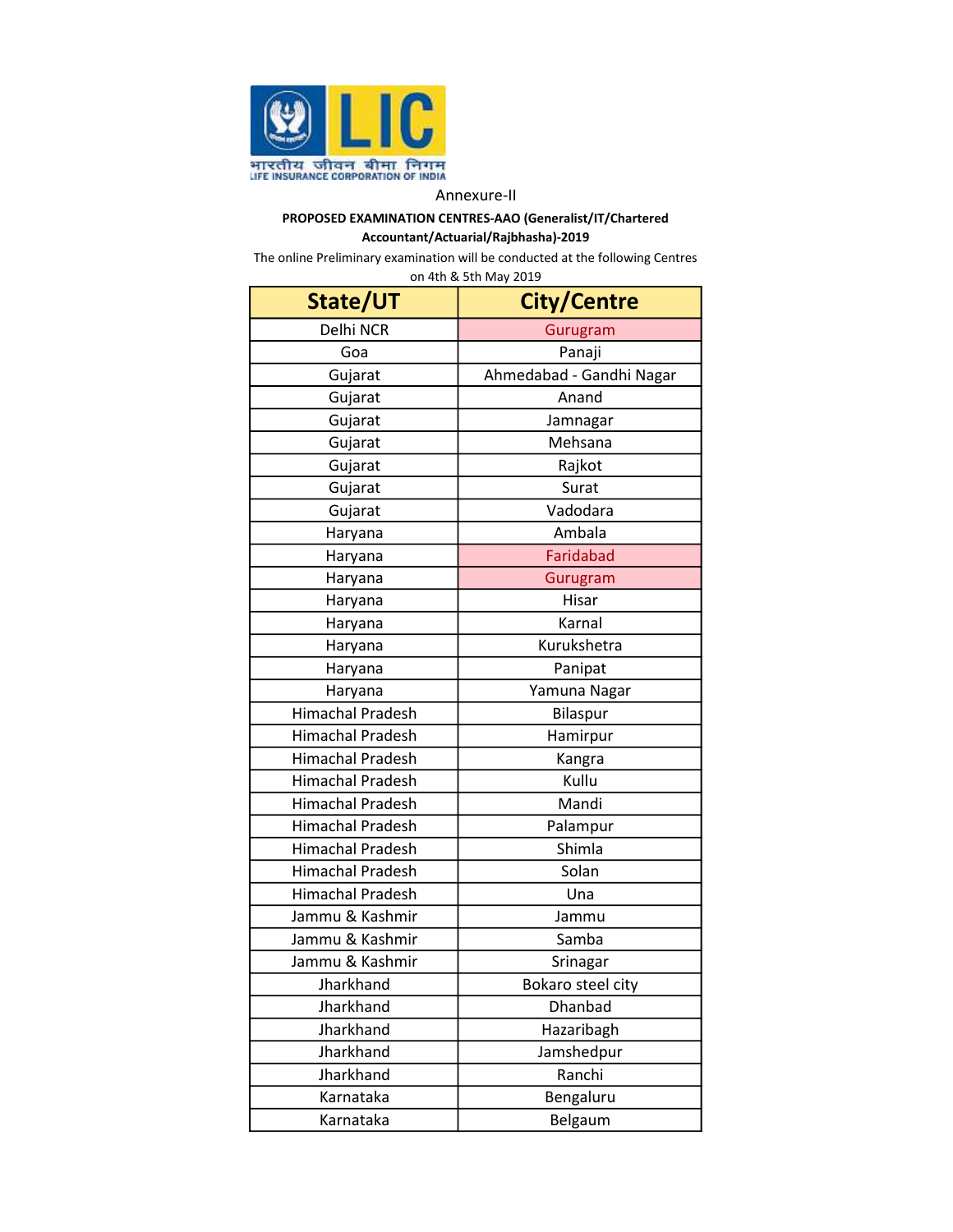

# PROPOSED EXAMINATION CENTRES-AAO (Generalist/IT/Chartered Accountant/Actuarial/Rajbhasha)-2019

| State/UT       | City/Centre              |  |  |  |
|----------------|--------------------------|--|--|--|
| Karnataka      | <b>Bidar</b>             |  |  |  |
| Karnataka      | Davangere                |  |  |  |
| Karnataka      | Gulbarga                 |  |  |  |
| Karnataka      | Hassan                   |  |  |  |
| Karnataka      | Hubli- Dharwad           |  |  |  |
| Karnataka      | Mandya                   |  |  |  |
| Karnataka      | Mangalore                |  |  |  |
| Karnataka      | Mysore                   |  |  |  |
| Karnataka      | Shimoga                  |  |  |  |
| Karnataka      | Udupi                    |  |  |  |
| Kerala         | Alappuzha                |  |  |  |
| Kerala         | Kannur                   |  |  |  |
| Kerala         | Kochi                    |  |  |  |
| Kerala         | Kollam                   |  |  |  |
| Kerala         | Kottayam                 |  |  |  |
| Kerala         | Kozhikode                |  |  |  |
| Kerala         | Malappuram               |  |  |  |
| Kerala         | Palakkad                 |  |  |  |
| Kerala         | Thiruvananthpuram        |  |  |  |
| Kerala         | Thrichur                 |  |  |  |
| Lakshadweep    | Kavaratti                |  |  |  |
| Madhya Pradesh | <b>Bhopal</b>            |  |  |  |
| Madhya Pradesh | Gwalior                  |  |  |  |
| Madhya Pradesh | Indore                   |  |  |  |
| Madhya Pradesh | Jabalpur                 |  |  |  |
| Madhya Pradesh | Sagar                    |  |  |  |
| Madhya Pradesh | Satna                    |  |  |  |
| Madhya Pradesh | Ujjain                   |  |  |  |
| Maharashtra    | Amravati                 |  |  |  |
| Maharashtra    | Aurangabad (Maharashtra) |  |  |  |
| Maharashtra    | Chandrapur               |  |  |  |
| Maharashtra    | <b>Dhule</b>             |  |  |  |
| Maharashtra    | Jalgaon                  |  |  |  |
| Maharashtra    | Kolhapur                 |  |  |  |
| Maharashtra    | Latur                    |  |  |  |
| Maharashtra    | Mumbai/Thane/Navi Mumbai |  |  |  |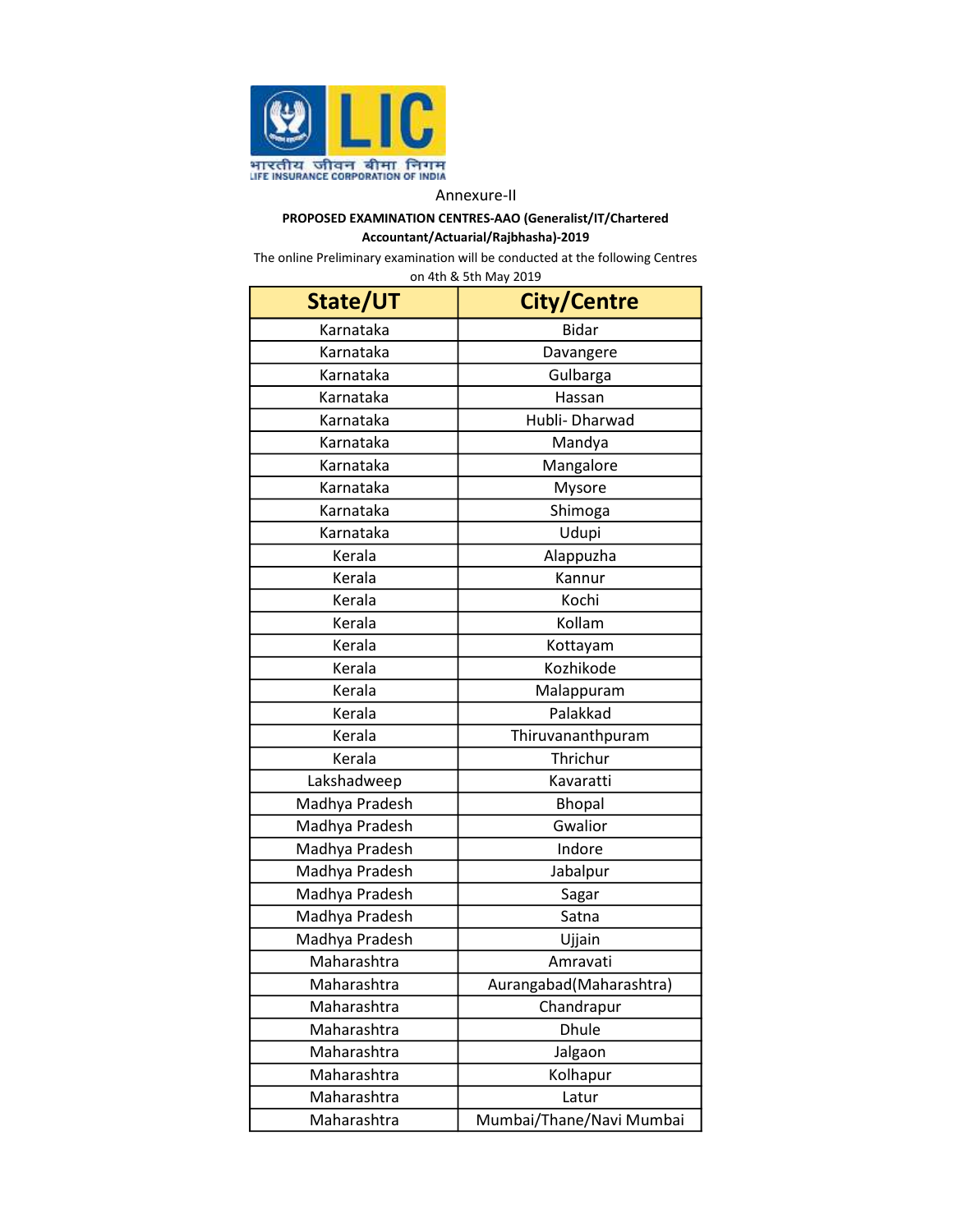

# PROPOSED EXAMINATION CENTRES-AAO (Generalist/IT/Chartered Accountant/Actuarial/Rajbhasha)-2019

| State/UT    | <b>City/Centre</b> |  |  |  |
|-------------|--------------------|--|--|--|
| Maharashtra | Nagpur             |  |  |  |
| Maharashtra | Nanded             |  |  |  |
| Maharashtra | Nashik             |  |  |  |
| Maharashtra | Pandharpur         |  |  |  |
| Maharashtra | Pune               |  |  |  |
| Maharashtra | Ratnagiri          |  |  |  |
| Maharashtra | Solapur            |  |  |  |
| Manipur     | Imphal             |  |  |  |
| Meghalaya   | Shilong            |  |  |  |
| Mizoram     | Aizawl             |  |  |  |
| Nagaland    | Kohima             |  |  |  |
| Odisha      | <b>Balasore</b>    |  |  |  |
| Odisha      | Berhampur(Ganjam)  |  |  |  |
| Odisha      | Bhubaneshwar       |  |  |  |
| Odisha      | Cuttack            |  |  |  |
| Odisha      | Dhenkanal          |  |  |  |
| Odisha      | Rourkela           |  |  |  |
| Odisha      | Sambalpur          |  |  |  |
| Puducherry  | Puducherry         |  |  |  |
| Punjab      | Amritsar           |  |  |  |
| Punjab      | <b>Bhatinda</b>    |  |  |  |
| Punjab      | Jalandhar          |  |  |  |
| Punjab      | Ludhiana           |  |  |  |
| Punjab      | Mohali             |  |  |  |
| Punjab      | Patiala            |  |  |  |
| Punjab      | Sangrur            |  |  |  |
| Rajasthan   | Ajmer              |  |  |  |
| Rajasthan   | Alwar              |  |  |  |
| Rajasthan   | <b>Bikaner</b>     |  |  |  |
| Rajasthan   | Jaipur             |  |  |  |
| Rajasthan   | Jodhpur            |  |  |  |
| Rajasthan   | Kota               |  |  |  |
| Rajasthan   | Sikar              |  |  |  |
| Rajasthan   | Udaipur            |  |  |  |
| Sikkim      | Bardang - Gangtok  |  |  |  |
| Tamilnadu   | Chennai            |  |  |  |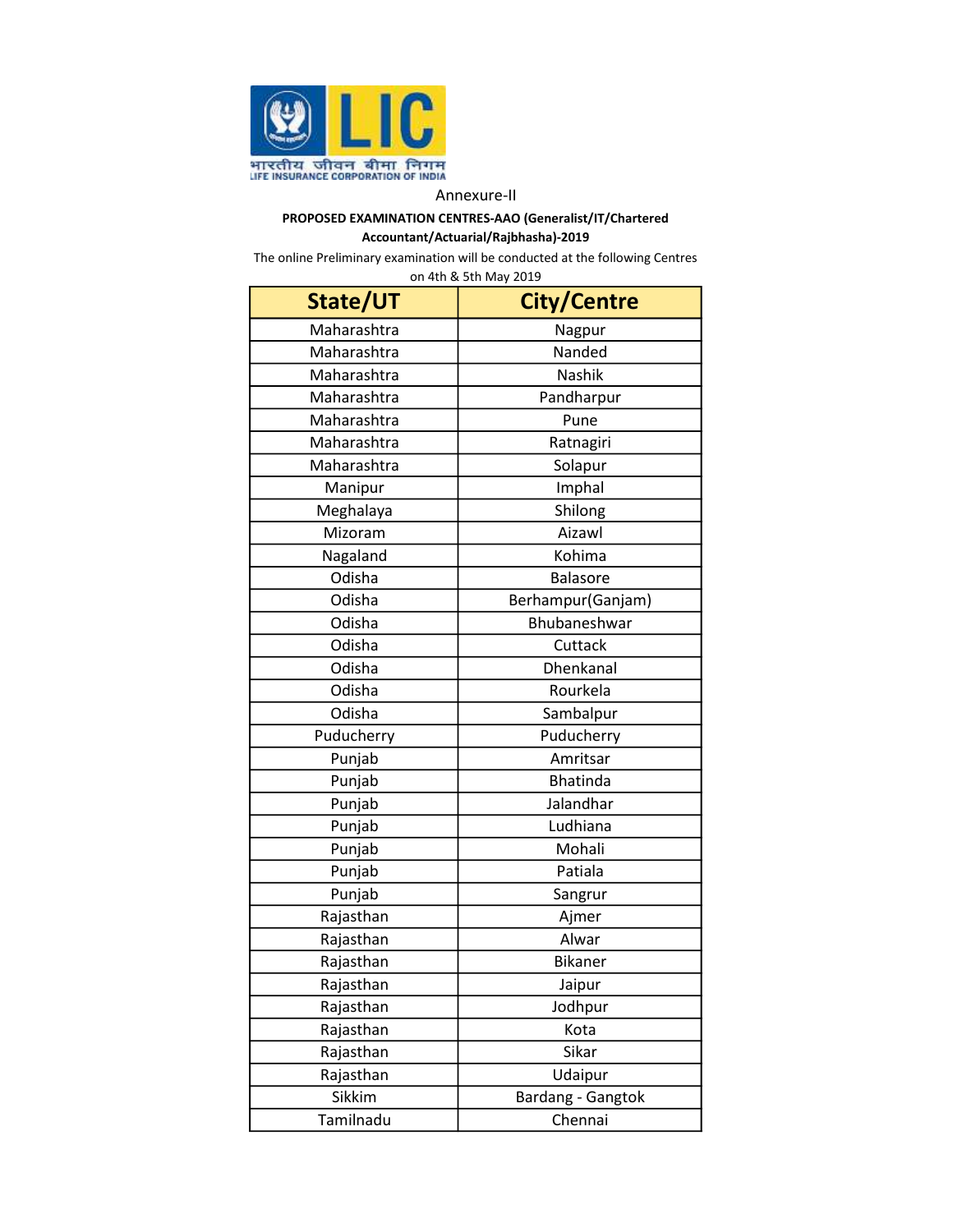

# PROPOSED EXAMINATION CENTRES-AAO (Generalist/IT/Chartered Accountant/Actuarial/Rajbhasha)-2019

| State/UT             | <b>City/Centre</b>    |  |  |  |
|----------------------|-----------------------|--|--|--|
| Tamilnadu            | Coimbatore            |  |  |  |
| Tamilnadu            | Erode                 |  |  |  |
| Tamilnadu            | Madurai               |  |  |  |
| Tamilnadu            | Nagercoil             |  |  |  |
| Tamilnadu            | Salem                 |  |  |  |
| Tamilnadu            | Thanjavur             |  |  |  |
| Tamilnadu            | Thiruchirapalli       |  |  |  |
| Tamilnadu            | Tirunelvelli          |  |  |  |
| Tamilnadu            | Vellore               |  |  |  |
| Tamilnadu            | Virudhunagar          |  |  |  |
| Telangana            | Hyderabad             |  |  |  |
| Telangana            | Karimnagar            |  |  |  |
| Telangana            | Khammam               |  |  |  |
| Telangana            | Warangal              |  |  |  |
| Tripura              | Agartala              |  |  |  |
| <b>Uttar Pradesh</b> | Agra                  |  |  |  |
| <b>Uttar Pradesh</b> | Aligarh               |  |  |  |
| <b>Uttar Pradesh</b> | Allahabad             |  |  |  |
| <b>Uttar Pradesh</b> | <b>Banda</b>          |  |  |  |
| <b>Uttar Pradesh</b> | <b>Bareilly</b>       |  |  |  |
| <b>Uttar Pradesh</b> | Faizabad              |  |  |  |
| <b>Uttar Pradesh</b> | Ghaziabad             |  |  |  |
| <b>Uttar Pradesh</b> | Gonda                 |  |  |  |
| <b>Uttar Pradesh</b> | Gorakhpur             |  |  |  |
| <b>Uttar Pradesh</b> | Jhansi                |  |  |  |
| <b>Uttar Pradesh</b> | Kanpur                |  |  |  |
| <b>Uttar Pradesh</b> | Lucknow               |  |  |  |
| <b>Uttar Pradesh</b> | Mathura               |  |  |  |
| <b>Uttar Pradesh</b> | Meerut                |  |  |  |
| <b>Uttar Pradesh</b> | Moradabad             |  |  |  |
| <b>Uttar Pradesh</b> | Muzaffarnagar         |  |  |  |
| <b>Uttar Pradesh</b> | Noida / Greater Noida |  |  |  |
| <b>Uttar Pradesh</b> | Sitapur               |  |  |  |
| <b>Uttar Pradesh</b> | Varanasi              |  |  |  |
| Uttarakhand          | Dehradun              |  |  |  |
| Uttarakhand          | Haldwani              |  |  |  |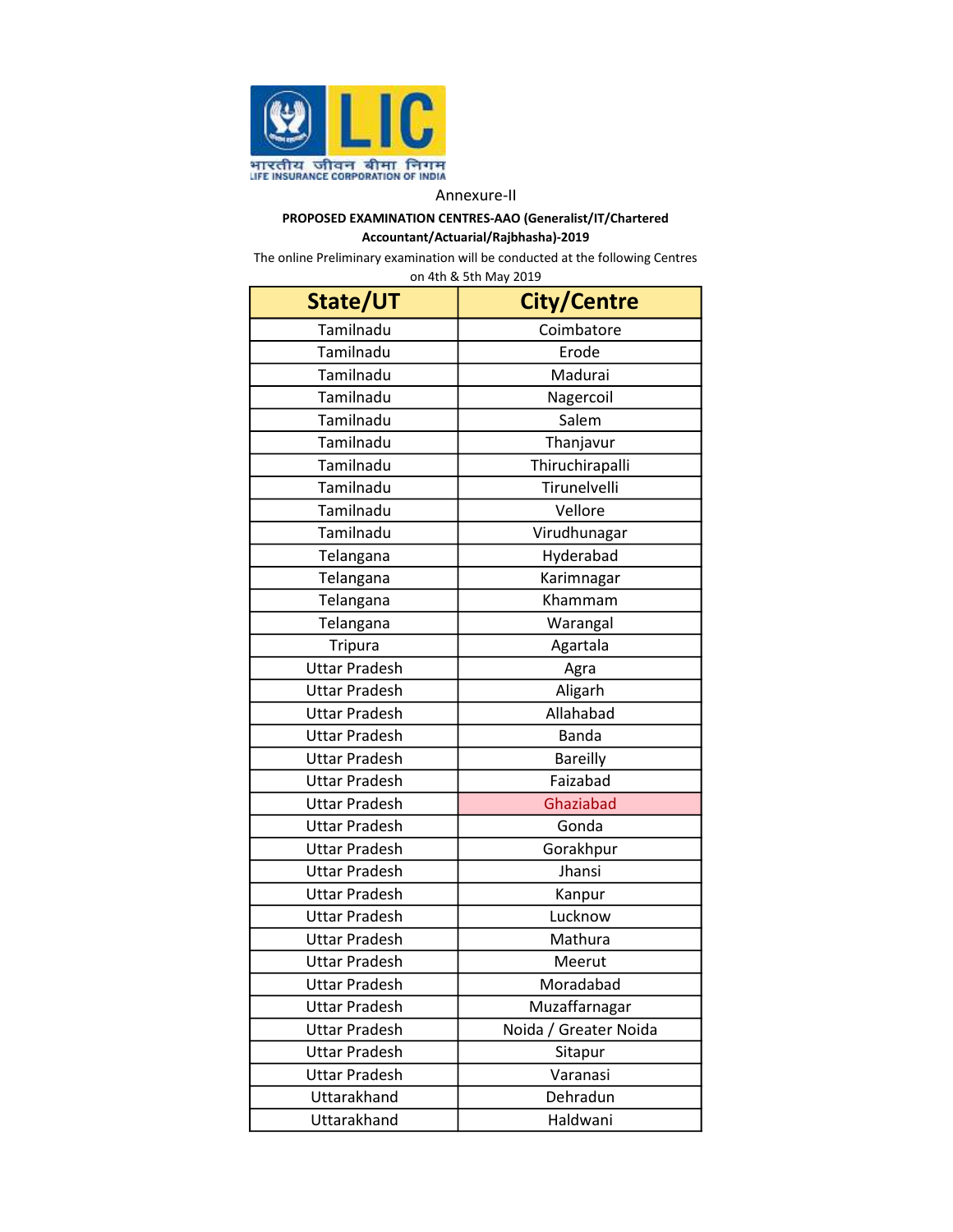

# PROPOSED EXAMINATION CENTRES-AAO (Generalist/IT/Chartered Accountant/Actuarial/Rajbhasha)-2019

| State/UT           | <b>City/Centre</b> |  |  |  |
|--------------------|--------------------|--|--|--|
| Uttarakhand        | Roorkee            |  |  |  |
| <b>West Bengal</b> | Asansol            |  |  |  |
| <b>West Bengal</b> | Durgapur           |  |  |  |
| <b>West Bengal</b> | Greater Kolkata    |  |  |  |
| <b>West Bengal</b> | Hooghly            |  |  |  |
| <b>West Bengal</b> | Kalyani            |  |  |  |
| <b>West Bengal</b> | Siliguri           |  |  |  |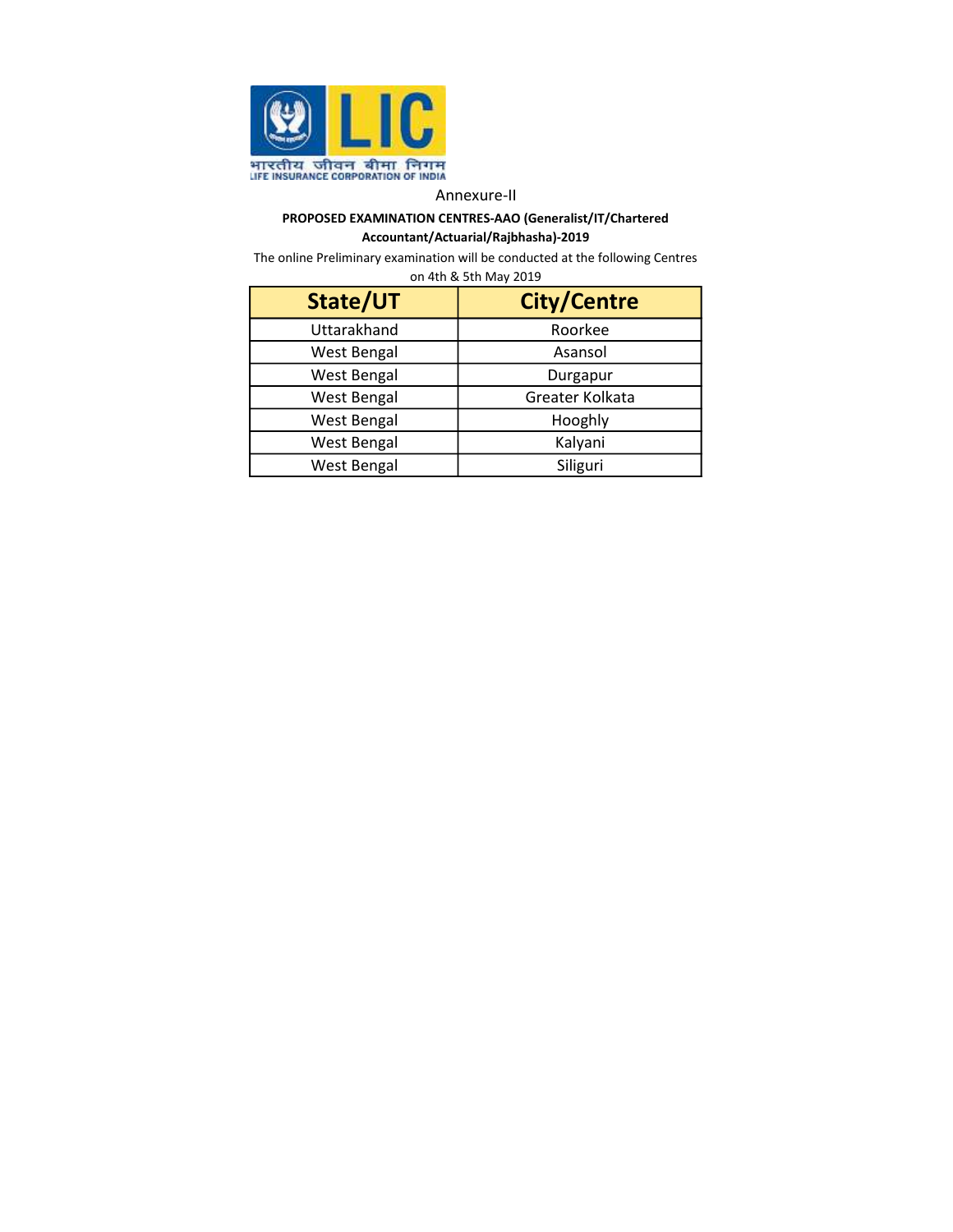

# PROPOSED EXAMINATION CENTRES-AAO (Generalist/IT/Chartered Accountant/Actuarial/Rajbhasha)-2019

The online main examination will be conducted at the following Centres on 28th June 2019

| State/UT                 | <b>City/Centre</b>       |  |  |  |
|--------------------------|--------------------------|--|--|--|
| Andhra Pradesh           | Guntur                   |  |  |  |
| Andhra Pradesh           | Kurnool                  |  |  |  |
| Andhra Pradesh           | Vijaywada                |  |  |  |
| Andhra Pradesh           | Vishakhapatnam           |  |  |  |
| <b>Arunachal Pradesh</b> | Naharlagun               |  |  |  |
| Assam                    | Guwahati                 |  |  |  |
| Assam                    | Silchar                  |  |  |  |
| <b>Bihar</b>             | Bhagalpur                |  |  |  |
| <b>Bihar</b>             | Gaya                     |  |  |  |
| <b>Bihar</b>             | Muzaffarpur              |  |  |  |
| <b>Bihar</b>             | Patna                    |  |  |  |
| Chandigarh               | Chandigarh - Mohali      |  |  |  |
| Chhattisgarh             | Bilaspur                 |  |  |  |
| Chhattisgarh             | Raipur                   |  |  |  |
| Delhi NCR                | Delhi NCR                |  |  |  |
| Goa                      | Panaji                   |  |  |  |
| Gujarat                  | Ahmedabad - Gandhi Nagar |  |  |  |
| Gujarat                  | Surat                    |  |  |  |
| Gujarat                  | Vadodara                 |  |  |  |
| Haryana                  | Ambala                   |  |  |  |
| Haryana                  | Hisar                    |  |  |  |
| <b>Himachal Pradesh</b>  | Hamirpur                 |  |  |  |
| <b>Himachal Pradesh</b>  | Shimla                   |  |  |  |
| Jammu & Kashmir          | Jammu                    |  |  |  |
| Jammu & Kashmir          | Srinagar                 |  |  |  |
| Jharkhand                | Jamshedpur               |  |  |  |
| Jharkhand                | Ranchi                   |  |  |  |
| Karnataka                | Bengaluru                |  |  |  |
| Karnataka                | Belgaum                  |  |  |  |
| Karnataka                | Hubli - Dharward         |  |  |  |
| Karnataka                | Shimoga                  |  |  |  |
| Kerala                   | Kochi                    |  |  |  |
| Kerala                   | Thiruvananthpuram        |  |  |  |
| Kerala                   | Thrichur                 |  |  |  |
| Madhya Pradesh           | <b>Bhopal</b>            |  |  |  |